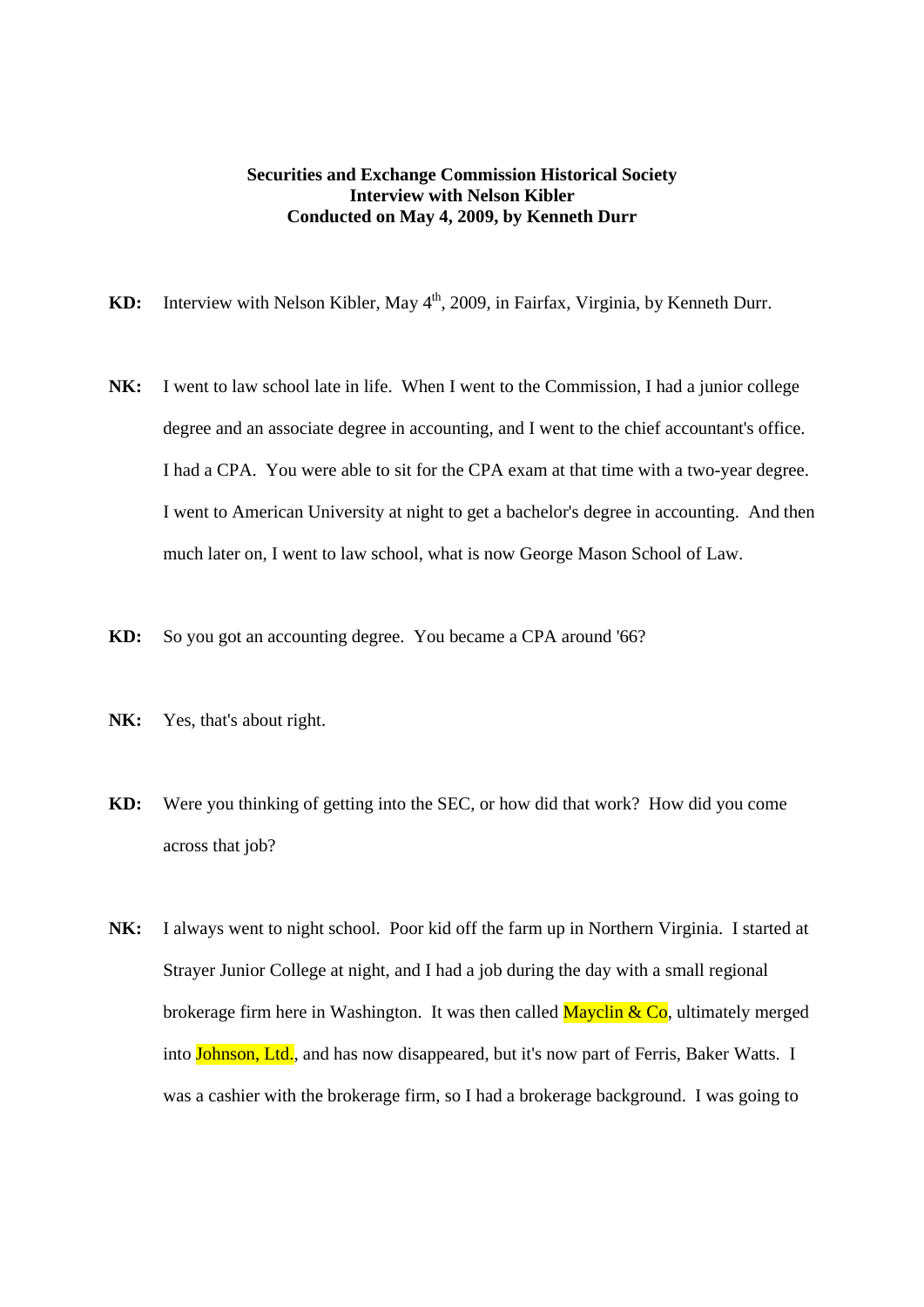school at night, got my associate degree, did the CPA coaching school, ultimately got my CPA, passed the CPA exam. What am I going to do? And then while I've got the securities background, I'm interested, and I applied to the SEC.

Actually, once I got my CPA, I went to the District Government as an internal auditor, D.C. Government. Did Lorton Reformatory, which was an interesting experience in its own right [laughter]. And then applied for the SEC. After my two years' experience, I applied. And Andrew Barr, who was a chief accountant at that time, hired me as a financial analyst, and I promoted to a staff accountant under the agreement that I would go and get my bachelor's degree. I went to American University at night and I finally got my bachelor's degree. So I was with the chief accountant's office for a number of years before I went down to what is now market reg. It was trading and markets at that time.

- **KD:** Tell me a little bit about Andy Barr and what his office was like.
- **NK:** Andrew Barr was an institution. I think he was the second chief accountant that the SEC had. He was from Illinois, he was an old bachelor. I made the mistake the first week in the office of writing a memo that said Andrew C. Barr, and he called me in his office and said his family were Scots and they couldn't afford middle initials, so it was just Andrew Barr. He was a quintessential professional. Wonderful person to work for. He would give you work, check with you from time to time, and then expect you to come back and give you a lot of latitude to do things. It was always interesting to go to meetings with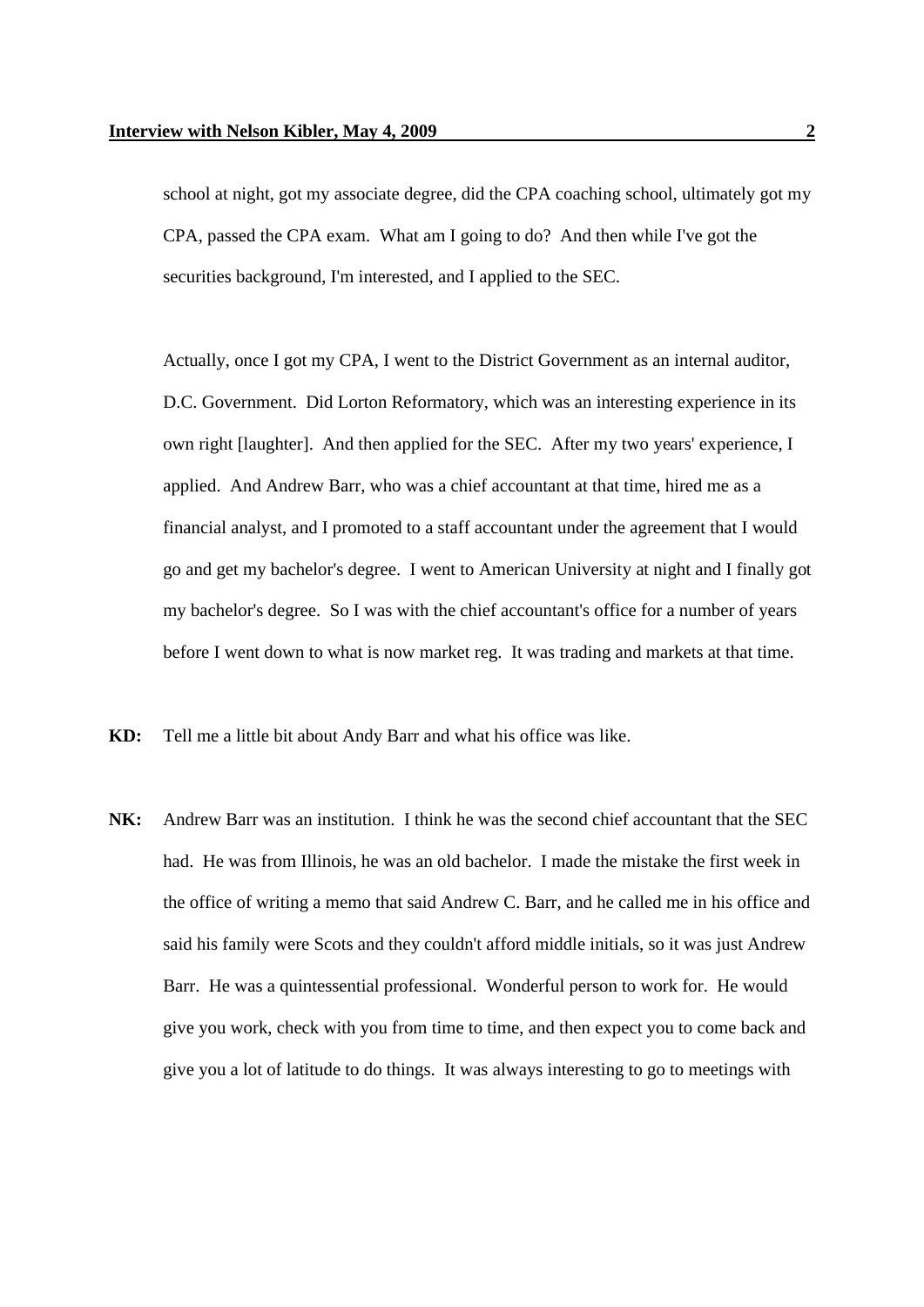him, and I learned an awful lot when he had all the top people come into his office to discuss accounting issues.

All the accounting firms, the major corporations, everybody came to see him at that time. He usually knew what the answer was before the people came in, but they never knew it. He would always let them talk. Usually, they talked themselves into what he wanted them to do. He would rarely say no. They usually walked out feeling that they had had a full and fair hearing, and it was just a great experience to see him do that sort of stuff. I learned a lot from that.

- **KD:** What kinds of issues was he dealing with at that time?
- **NK:** Well, at that point, I don't think the AICPA was really in force at that time. They didn't really have the accounting board or anything like that. He was, basically, the center of the accounting profession at that time, the state societies. There was a national accounting association, but it wasn't nearly the board that we have now. So he was, basically it, in terms of what the accounting was going to be for things.
- **KD:** So setting guidelines.
- NK: Setting guidelines, yes.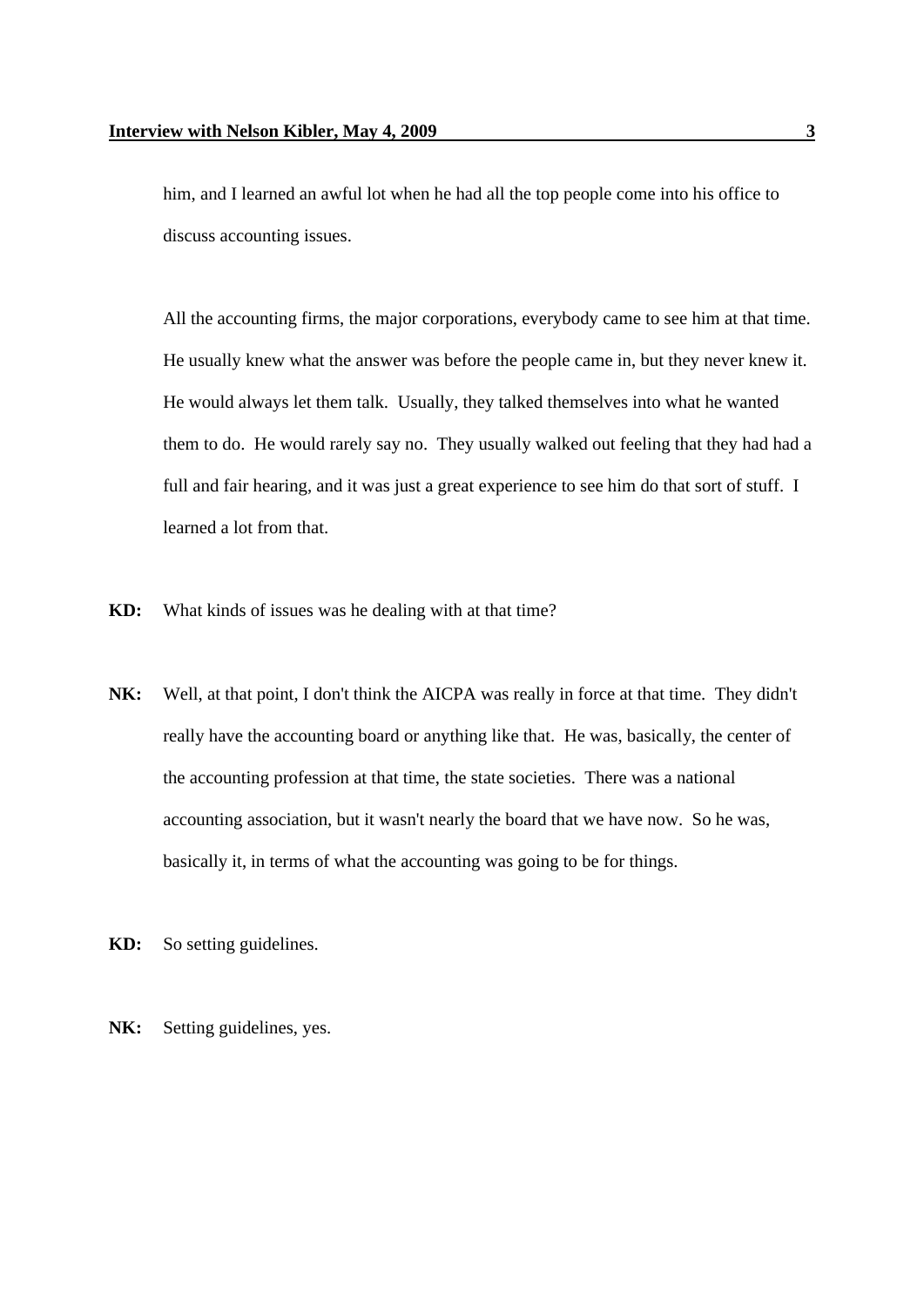- **KD:** Would he get down into the weeds with some of these accounting firms and say, "This is how you're going to do this?"
- **NK:** Yes. All the major accounting firms would come and visit him sometimes, and he would go on a circuit. He would go around and speak at all the state societies and things like that. As he put it, he had a message to deliver and he would go around. The accounting firms would come visit him on accounting issues. I'm trying to remember exactly when the AICPA really started to set standards. They did, but it was really in conjunction with him. He was really the leading force for that.
- **KD:** You said he had a message. What was the message?
- NK: He was setting the standard for accounting in terms of what the accounting standard should be, the reporting standards. And he spoke for the commission, and he was able to influence the accounting profession dramatically. Old bachelor. Lived in the University Club, one room at the University Club in Washington. Bowled every weekend.
- **KD:** Was he the chief accountant for the whole time you were in that—
- **NK:** Yes, he was. When he retired, I guess when Casey came, there was a reorganization. He retired, I left the chief accountant's office because they were setting up a new broker-dealer examination group in what was then trading and markets in Irv Pollack's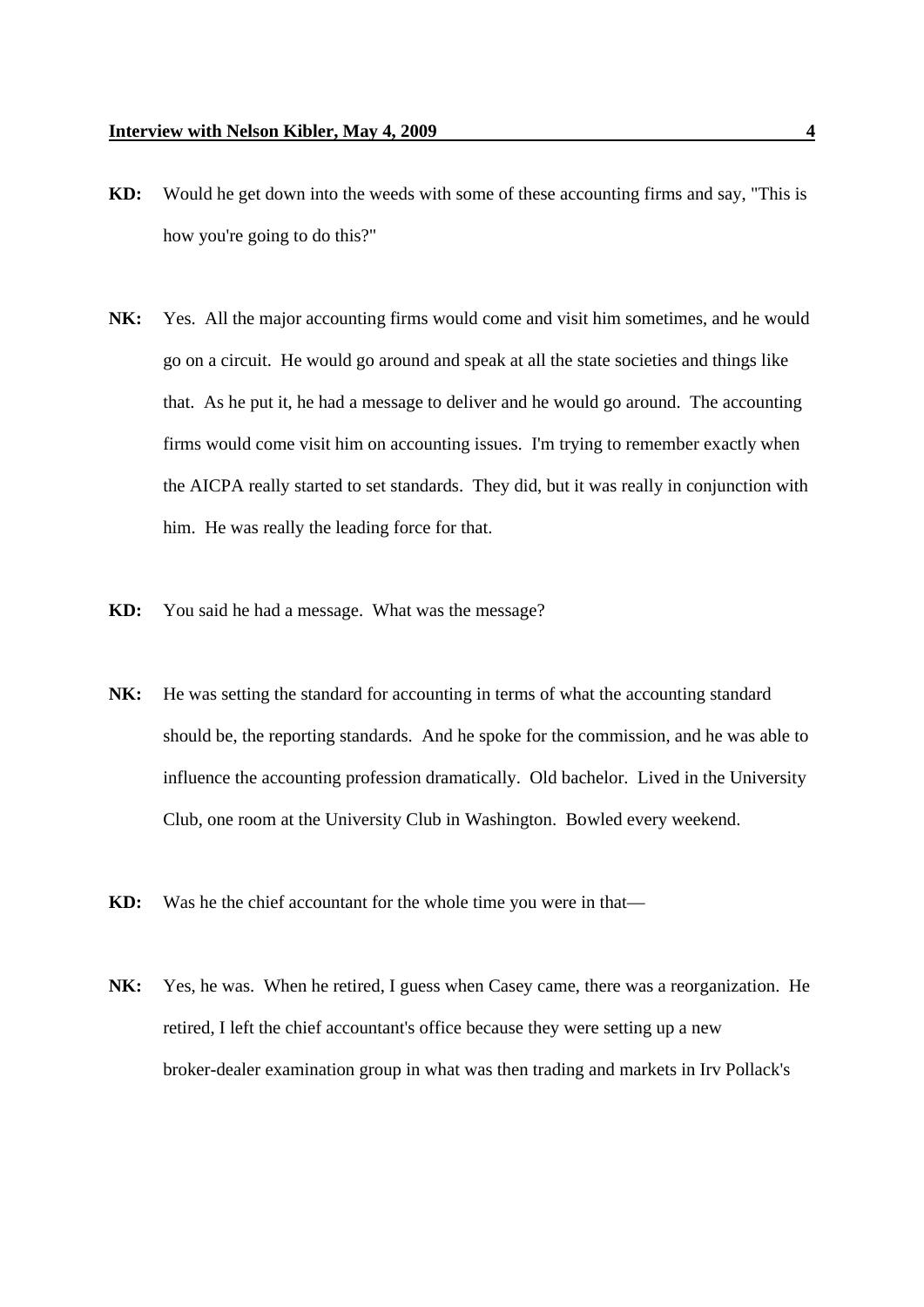division, under a fellow by the name of Alex Brown, who had been the regional administrator for the Washington Regional Office.

- **KD:** Before we jump into that, tell me a little bit about the kind of work you did in the chief accountant's office.
- **NK:** Research. Basically, pull documents, pull financial statements, go through and review them. There would be an issue. We'd go try to find other examples, just like you do with finding precedent in the law. You go look at what other people are doing. The biggest thing that happened during my time with his office was segmented accounting. It was segmented accounting, as breaking down conglomerates reporting by business line.
- **KD:** There were a lot of conglomerates at that point.
- **NK:** There were a lot of conglomerates. That's right.
- **KD:** Gulf & Western?
- **NK:** Yes. Textron, I think. Gulf & Western, Litton Industries, firms like that. I've forgotten half of them. They disappeared.
- **KD:** So you were responding to the emergence of those.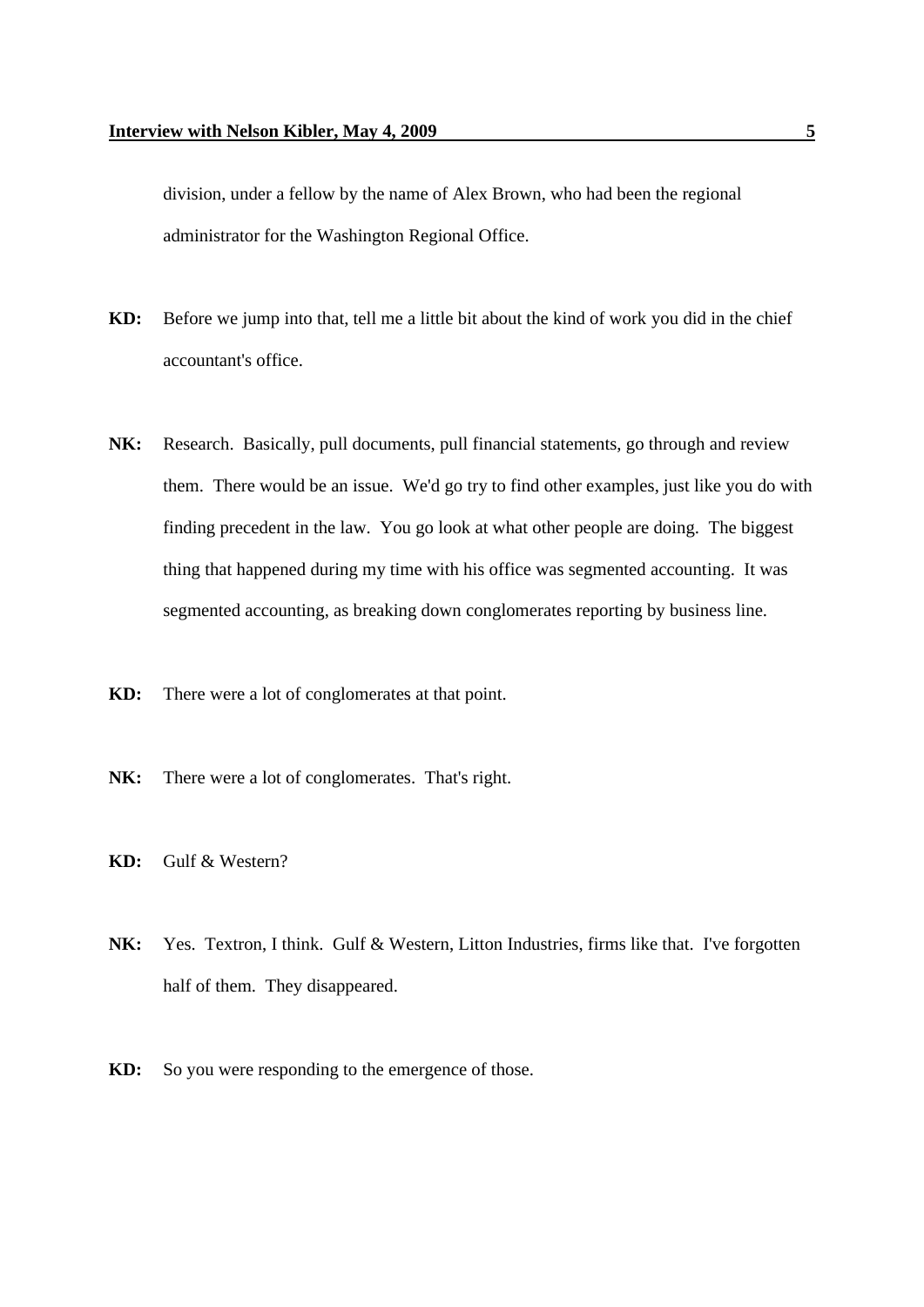- NK: He was at that time, right.
- **KD:** Was there a push back?
- NK: Yes, there was. Ultimately, what happened is the accounting profession sponsored a study by a professor from the University of Illinois by the name of Mautz, and he did a study. Ultimately, the Commission adopted rules that required segmented accounting. The chief accountant also at that time was involved in broker-dealer reporting, and the capital requirements for broker dealers.
- **KD:** Were you involved in that?
- **NK:** Yes.
- **KD:** That became a large part of your career later on.
- NK: Yes, it was.
- **KD:** What was your involvement at this point?
- **NK:** I was very junior. Actually, there were only about eight people in his office. And he relied on the outside people. He organized people outside the Commission to do studies, to do reviews, to do things. He was a master organizer in being able to get people to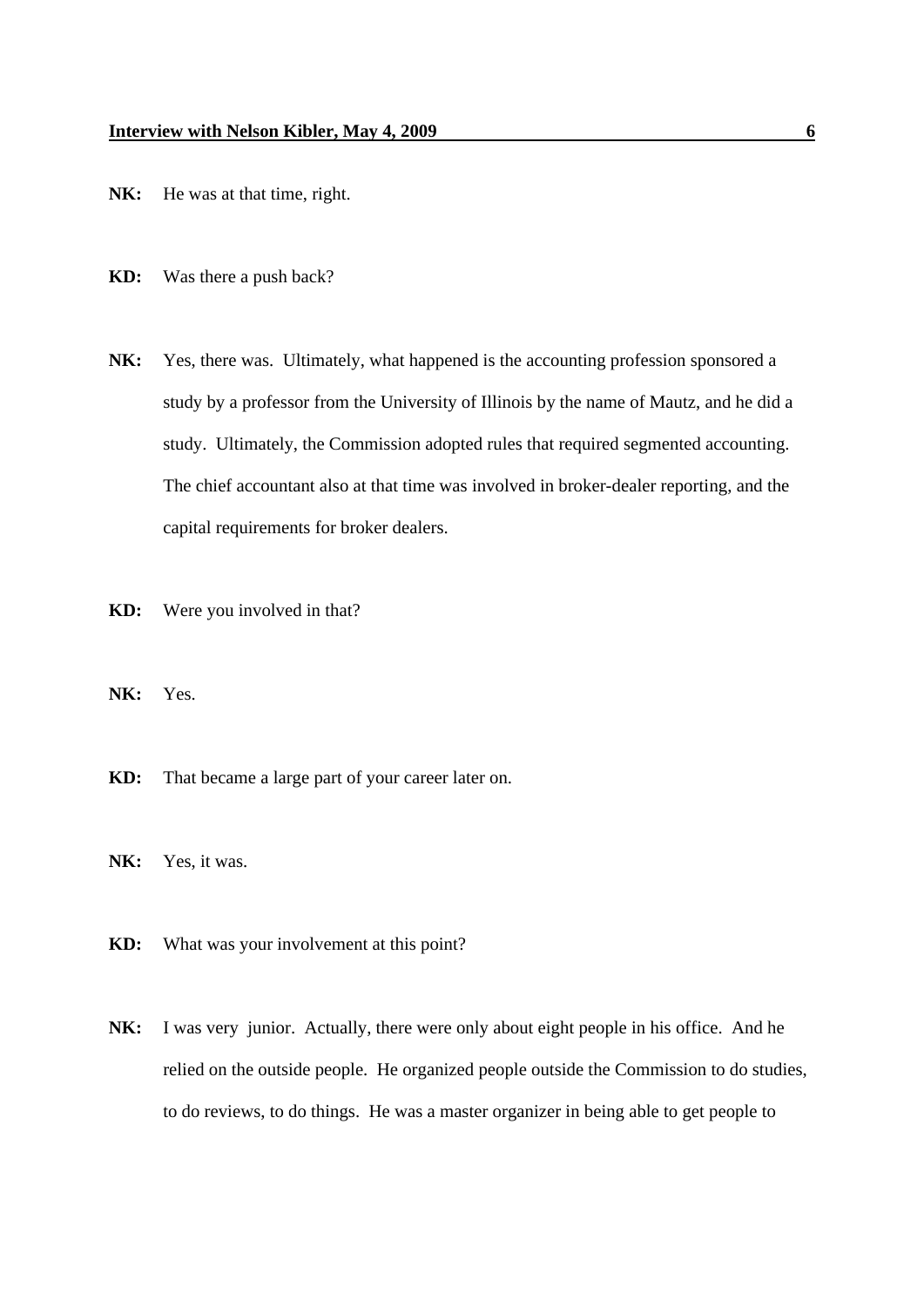come together on these issues. And he was the, "Let's do this right, fellows" kind of person. And he had the stature, the stature of the Commission's office, as well as his own personal persona. He was able to motivate people to do what he thought was right.

- **KD:** So a blue ribbon commission type thing.
- **NK:** That sort of thing, yes. Accounting firms would get together. He would organize panels, he would organize groups. He would say, "Here's a project, you know, get this done." And we would review things. And we were basically advising the Division of Corporate Finance at that time as to what accounting issues would come up, and he would basically decide it. He had huge files that were indexed as to all the accounting issues that had been resolved by the Commission. And you go through the process of doing the research and applying it. He did a couple things. One, he would, with corporate finance, review reporting done by corporations as to whether they were conformed with the Commission's standards. He would consult with the outside accounting profession in developing accounting standards. He was a wonderful person to work for.
- **KD:** So it sounds like a lot of this corp fin was driving, sending business your way.
- **NK:** Corp fin would send business our way. But he was also very active in the profession, tremendously active in the profession. Every two or three times a month, he was out speaking somewhere.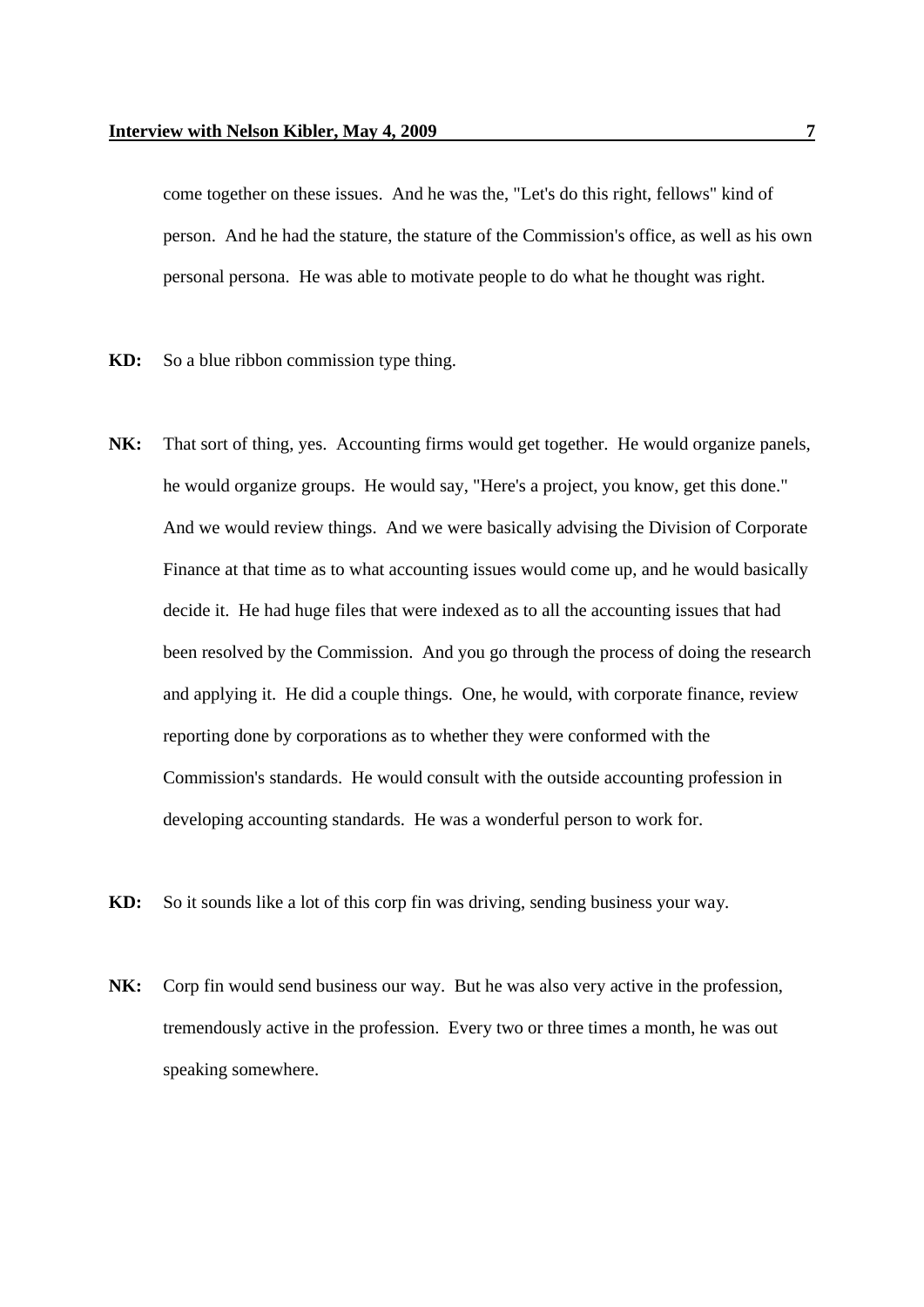- **KD:** In the absence of an AICPA, there must've been—
- **NK:** Yes, there was. There was an accounting profession, but they were not the accounting financial standards board. There was nothing like FASB at that time. Nothing like that.
- **KD:** Wasn't it that it was mostly voluntary, and as long as it was this voluntary organization, nobody could really get together?
- **NK:** Well, he was the center. At least in my view, he was the one that made it work. He was succeeded by Sandy Burton, who was effective as well, very effective. I had not worked for him because, when Mr. Barr left, retired, I went to what was then trading and markets to set up this new office for broker-dealer examinations.
- **KD:** What was the SEC like back in the mid-60s?
- **NK:** Fraternal, collegial.
- **KD:** I get the sense that it was pretty different back in those days.
- **NK:** I think so. I don't mean this pejoratively, but there was a split. Most of the senior staff at the Commission at the time I was there had come there after World War II. They came right out of the Army. And they had been long-term government professionals, in the best sense of the word. Just as I was coming in a few years later, particularly after Casey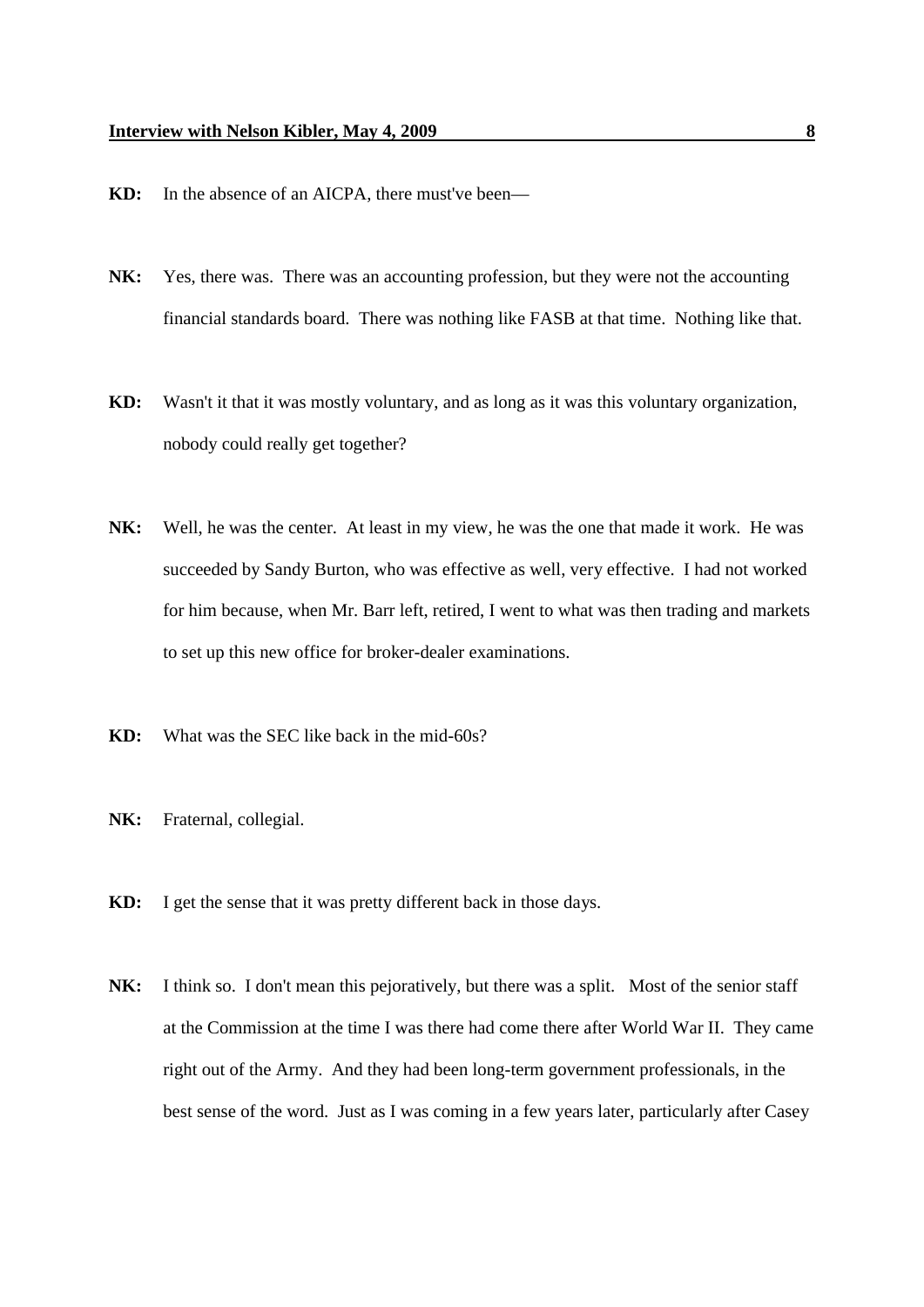came, you started to see a much younger group of people, and those people starting to retire. There was a major turnover at the time that Casey came. Even then, it was a very collegial, tight-knit fraternal group of people. Everybody knew everybody, it seemed. Not a lot of turnover. Even then, you were able to get the best kids out of law school, and they'd come looking for a career.

- **KD:** Would you work with people in divisions besides corp fin, trading and markets for example?
- **NK:** I worked a lot with trading and markets because of the investigations. Trading and markets, investment company, I forgot where investment companies was at that time. There was no separate division for it. I think it was in trading and markets. I've forgotten exactly where investment companies were lodged at that time.
- **KD:** Well, tell me a little bit about the opportunity to shift over then. Was this in response to the back office crisis?
- NK: It was just before that. Casey became chairman, and there were three study groups, as I recall. The one I was most particularly concerned with was the financial reporting for broker dealers. As a matter of fact, I was the staff support for that, and worked on that. And that's where we came up with uniform reporting for broker dealers.
- **KD:** Why did he create the study groups?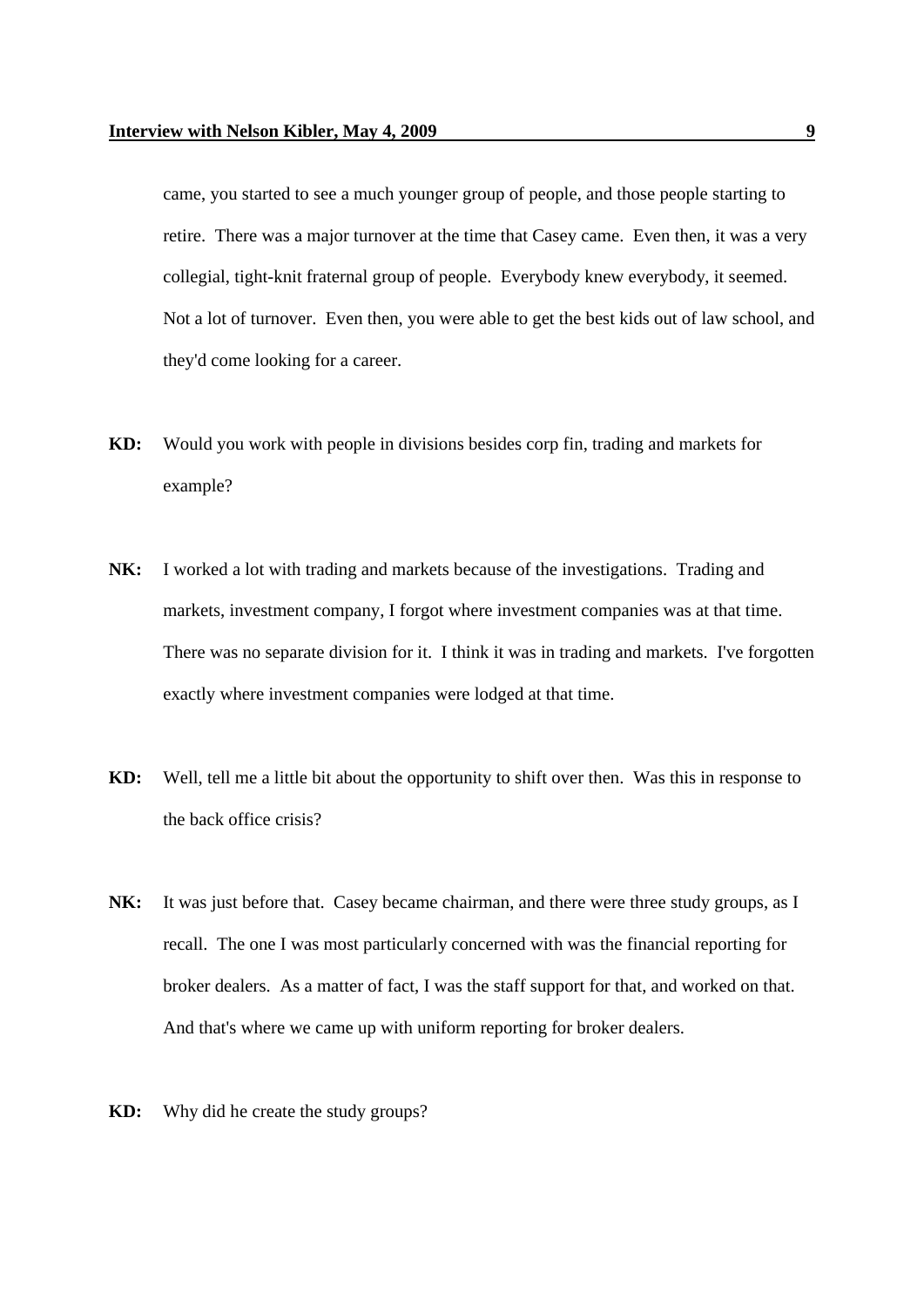- **NK:** This was Casey. Casey was reforming the Commission. He, basically, split up trading and markets into market reg and enforcement. I think the issue was philosophic, that people who were regulating shouldn't be investigating or prosecuting, if you will. Irv Pollack was the director of trading and markets at the time, and Stan was his principle lieutenant, as I recall. Shelly Rappaport was there. There was a close group in trading and markets, and Casey broke them up.
- **KD:** And these three study groups, that was to help figure out how to—
- **NK:** I think part of it was to deal with corporate finance, part of it was to deal with broker dealers, and quite honestly, I'd have to go back and look. I forgot what the third group was. We all produced reports. It was an outside group. The chairman of my group was a fellow by the name of Stepenack, William Barrett out of Milwaukee, I believe it was. And we had **Eli Weinberg**, who was with, I think, White Weld at the time. Cunningham, I think, from the New York Stock Exchange, and I forgot. There were a couple of other people like that on the committee. And we came up with a report on broker-dealer reporting and that sort of thing. It was relatively well received.
- **KD:** The back-office crisis hit late 60s, early 70s.
- **NK:** That's exactly right.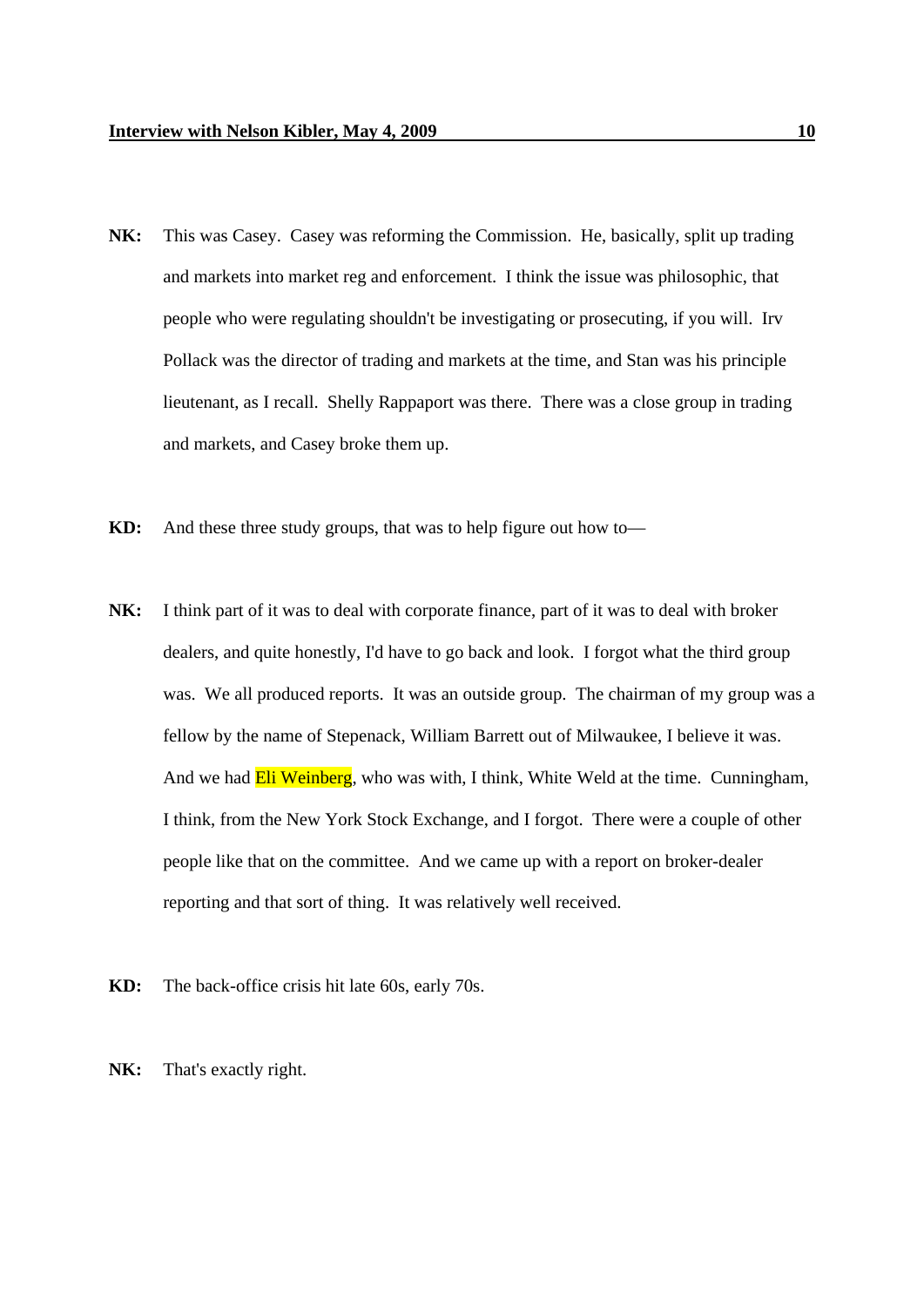- **KD:** You must've been looking at some of the fall-out from that.
- **NK:** [Laughter]. Well, with all due respect to the current crisis, that was as dramatic, I think, as this. The only difference being that broker dealers were not as prominent in the national economy as banks are today, since Glass Steagall is gone. I think there were sixty members of the New York Stock Exchange that are gone. We did the unsafe and unsound study. You're not aware of that?
- **KD:** No, I haven't heard that name. Give me a little bit of background on the unsafe and unsound.
- **NK:** Congress authorized us to conduct a study on unsafe and unsound practices of broker dealers in the 60s, as a result of the paperwork crisis. It was a couple-hundred page report. It was comparable to the study that was done in the early 40s with respect to the old special study. It's comparable to that in its scope.
- **KD:** Were you involved in that?
- NK: Yes. Very much. Deeply involved in that.
- **KD:** Was this people from all through the Commission that came together?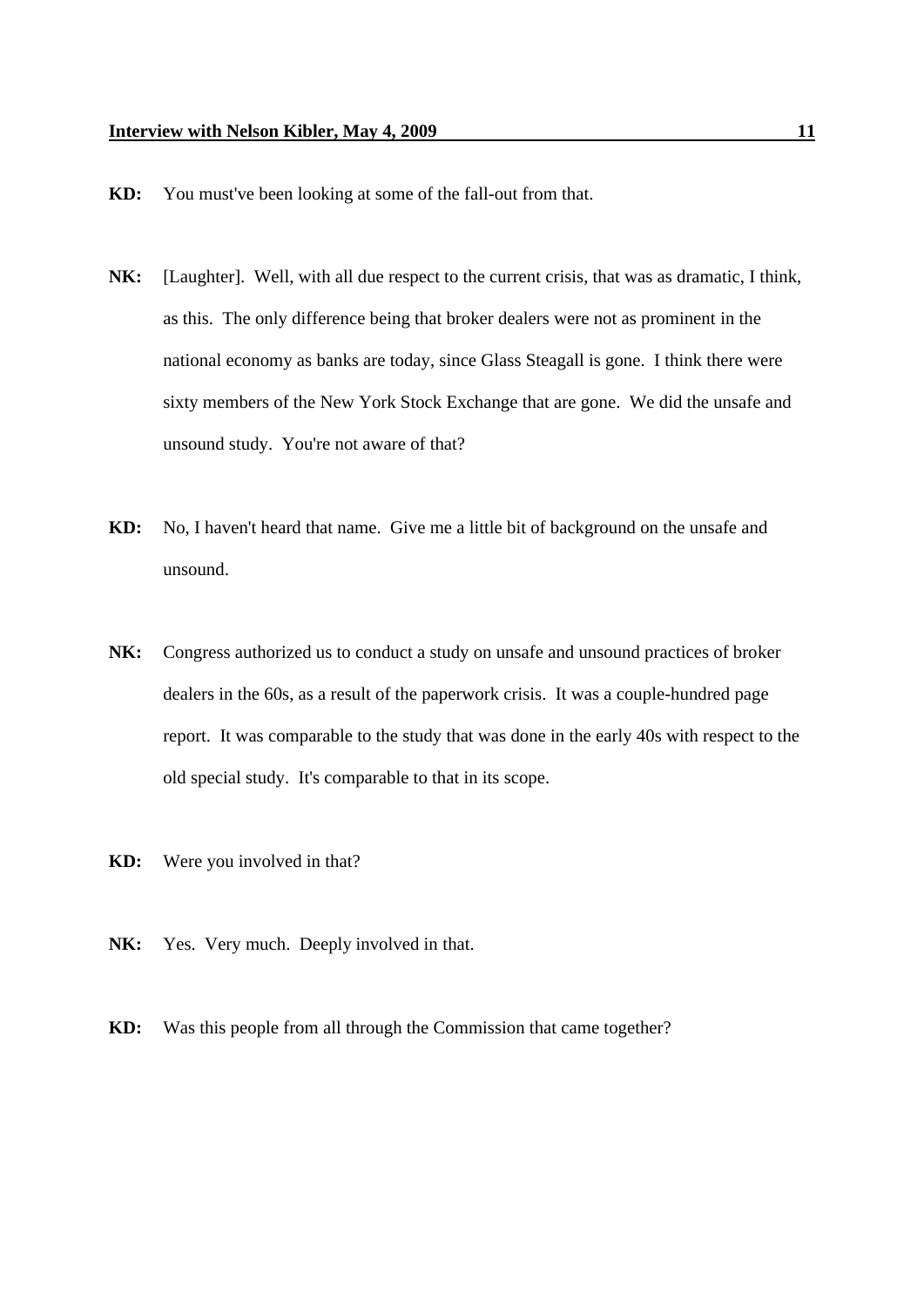- **NK:** I have a copy of the report at home, and it's online. It was largely either trading and markets or early part of market reg. I think it was done in trading and markets. We did an inspection of the New York Stock Exchange and other exchanges at the time. The New York Stock Exchange, American Stock Exchange, Philadelphia Baltimore Washington Exchange, Boston, Chicago, Kansas City, Pacific Stock Exchange, both floors, the Spokane Stock Exchange.
- **KD:** Were they happy to see you coming?
- **NK:** No. This study, unsafe and unsound practices, was in response to the very difficult time that the broker dealers were having in New York, mostly under the supervision of the New York Stock Exchange. And the report focused largely on the regulatory supervision by the New York Stock Exchange. And we did an examination, you would call investigation perhaps, and were critical of the New York Stock Exchange. It required them to come to the Commission and defend themselves a lot. There was a fellow by the name of Bob Bishop there and he used to come often, and was eloquent and bitter about the whole process, a very effective guy for the Exchange. But the result was a sea change in the way the regulatory system worked for broker dealers. That's really where that study came in.
- **KD:** Got a '69 study of the New York Stock Exchange firms.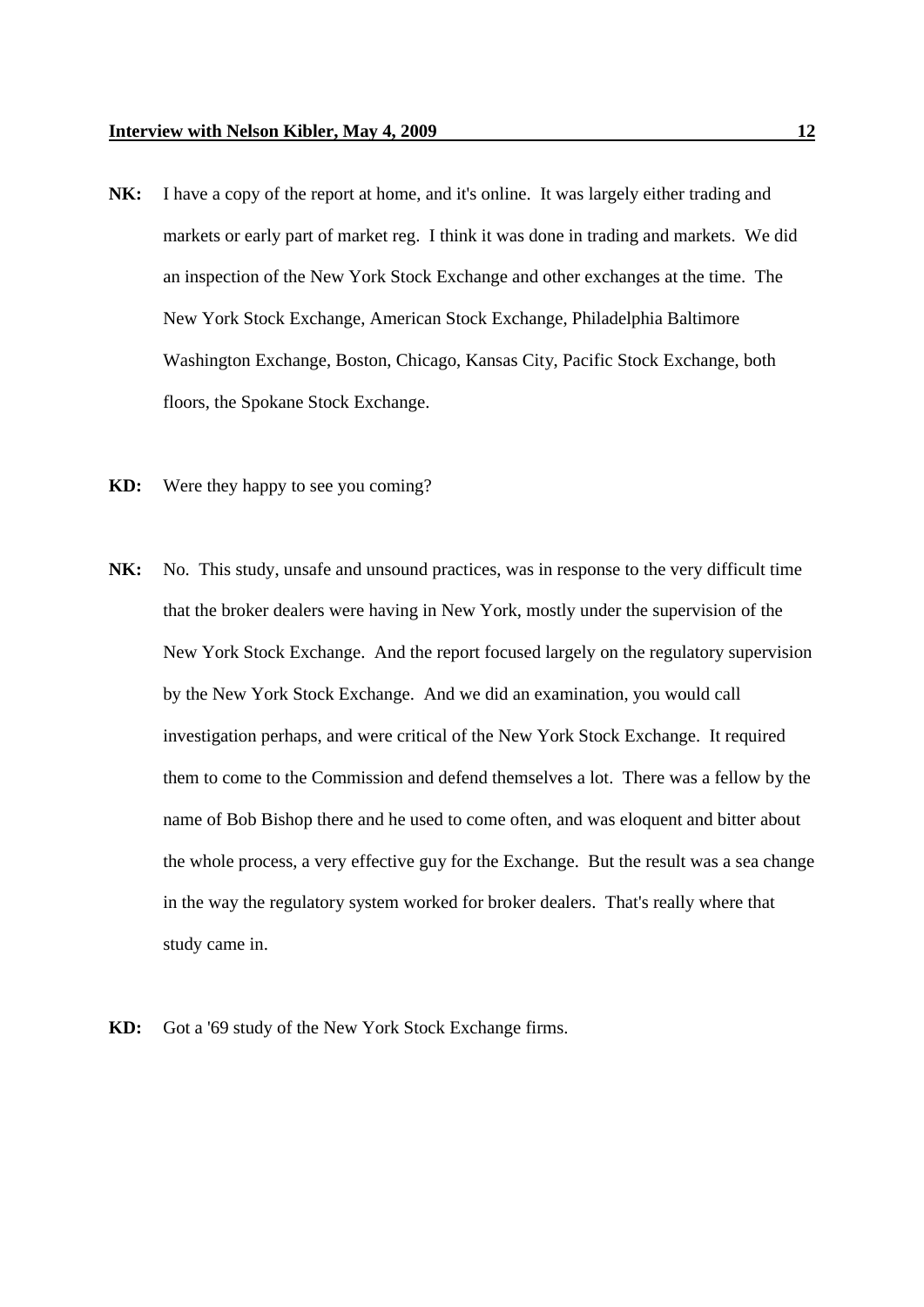NK: Yes, that was another one. There were two at the time. Those programs are run by lawyers out of what was then, I think, trading and markets.

**KD:** What was the sea change?

**NK:** The capital requirements for broker dealers at that time was fragmented. Each exchange had their own capital requirements, and the NASD applied ours. The only capital rule that was opposed by the SEC was the one that were the NASD members only. So we adopted a uniform net capital rule that applied to all broker dealers. And it, basically, took the authority of the exchanges away to interpret them. So we did the interpretation, we did the enforcement. We reviewed the exchanges to see that they were enforcing the rules.

The second thing is each of the exchanges had their own reporting systems for their members. We had one meeting where Bishop came in, and all the exchanges were in, and we were anxious to have them share information from their reports. And Bishop said no. They were regulated by the New York Stock Exchange. They weren't going to share anything. So, eventually, they lost that ability. We adopted a uniform financial reporting system that came to the Commission and reviewed by the Commission. Also at that time, one of the major problems that happened was in the paperwork crisis, brokers were having difficulty getting financing.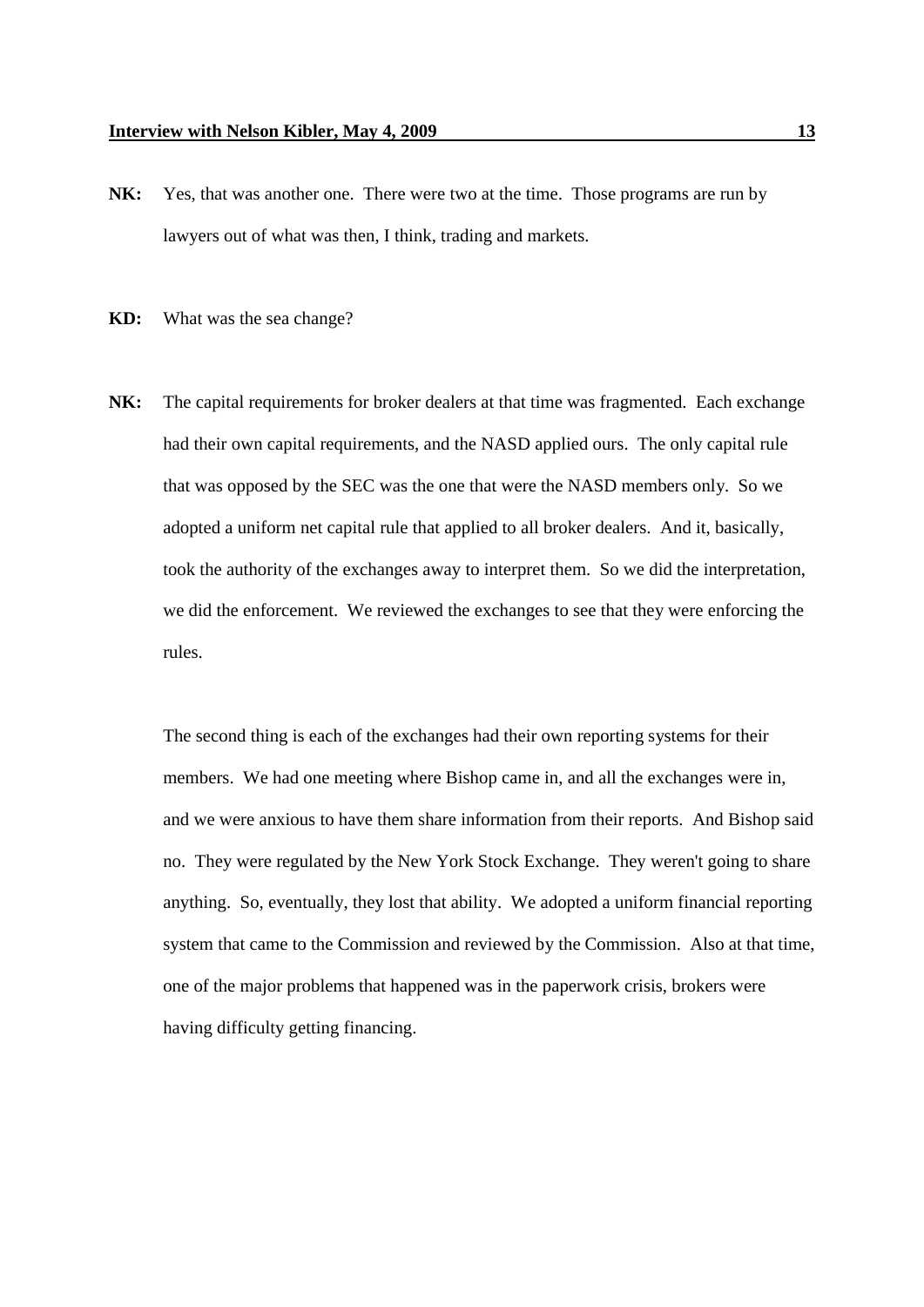Each day, a broker dealer settles his transactions. And when the securities that had been purchased by customers would come in, the broker dealer would pay for them. But at the same time, the broker would be selling customer securities, so he would have an obligation to deliver the securities to the street. So they would just roll it around and put it back out because they needed the money. They weren't allocating the securities that had been purchased and paid for to the customers.

So that was a major, major problem. Ultimately, the New York Stock Exchange had a building fund, I think \$25, \$30 million that they were going to put a new building down on Wall Street down on the wharf. So they took that money and, basically, bailed out a number of customers, paid off customers to do it. That was the impetus for SIPIC. It was, basically, that they didn't have enough money. And DuPont and some of the other firms went out and took the whole building fund.

- **KD:** Net capital rules are really important here, and my understanding is that the SEC had something.
- **NK:** In 1940, the NASD proposed a capital rule that would be applicable to all broker dealers. And the SEC said, "No, some of the Exchange rules are more stringent than that," so they denied the NASD. And then the SEC adopted the NASD's capital rule itself, and then left the various exchanges to enforce their own capital rules.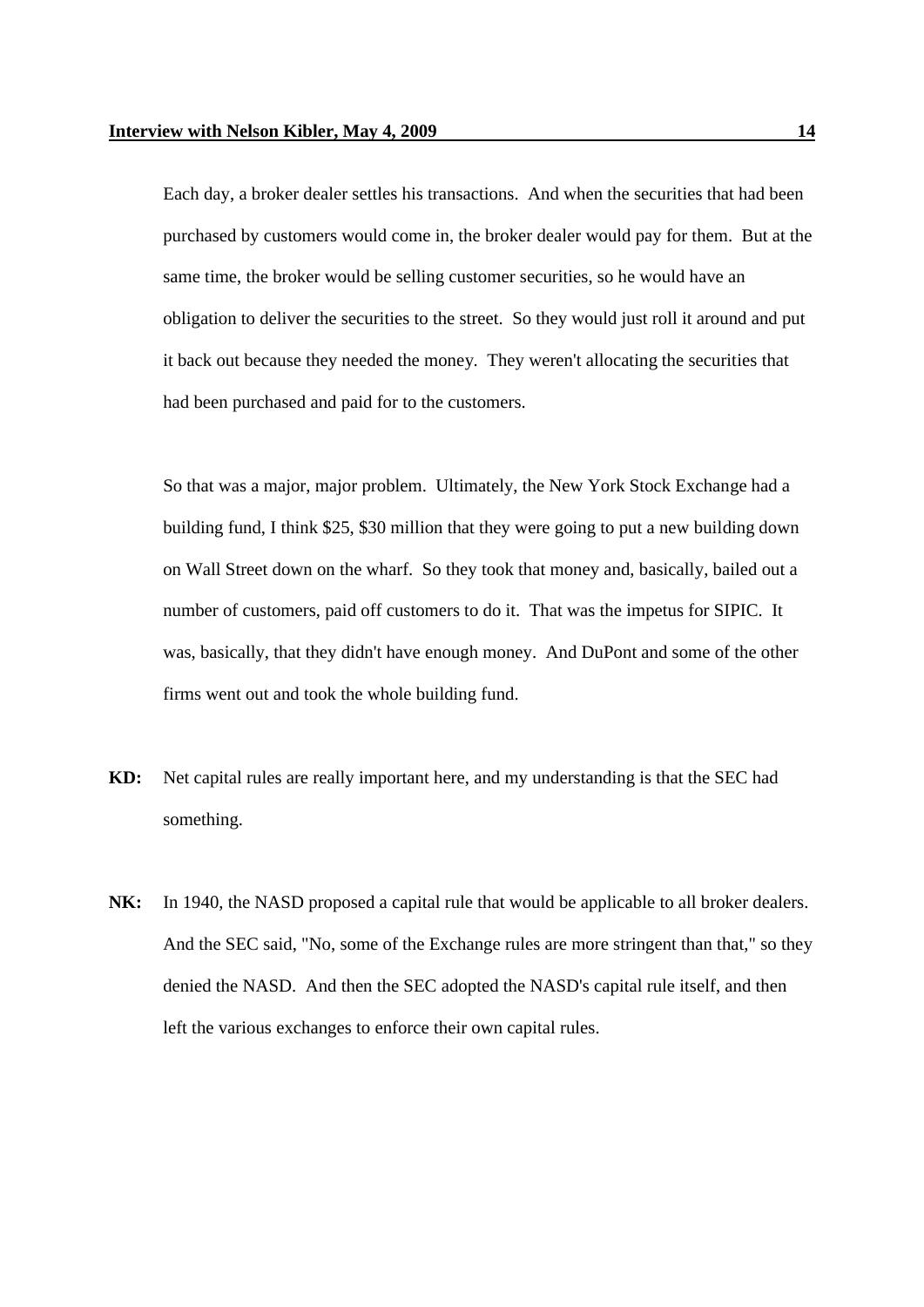- **KD:** What was the difference between the one that the SEC adopted, and the New York Stock Exchange's rule?
- **NK:** The 40 Rule?
- **KD:** I've got 15c3-1.
- NK: Yeah, 15c3-1 is the rule. It has gone through several iterations. The first iteration was the rule they adopted in 1940. Then in '72, I think I got the date right, they adopted the Uniform Net Capital Rule that was applicable to all broker dealers. That was much more comprehensive than the 40 Rule, much more comprehensive. But you had a relatively uncomplicated business back in the '40 compared to what it was in '72, much less compared to what it is now. But the rule that was ultimately adopted was the New York Stock Exchange Rule plus additional things. But equally important was the customer protection rule, which addressed the other issue I was talking about where broker dealers would bring the securities in, pay for them, roll them out again and not lock them up for the benefit of customers, which was another rule we adopted, which is 15c3-3, about the same time.
- **KD:** Now did all of this come out of that group that you joined when you went into trading and markets?
- **NK:** Yes. It all came out of that and iterations of it.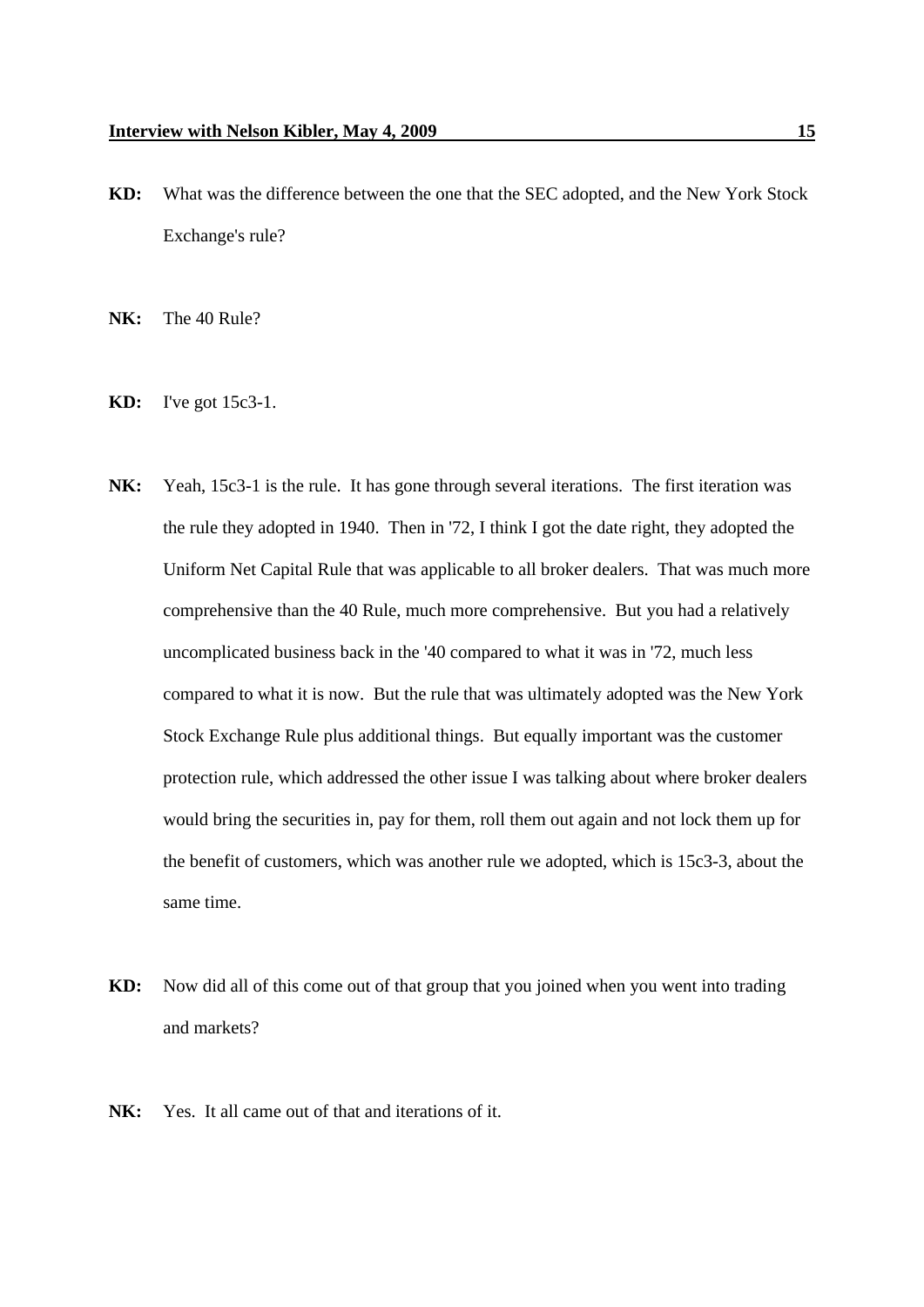- **KD:** Who were you working with during this period of time?
- **NK:** Well, when the office was first set up, a gentleman by the name of Alex Brown, a long-time Commission employee out of Chicago, regional administrator, Washington regional office. We set up the office. I started to go around, review the examination programs of the various exchanges, stuff like that. Looked at reports, that sort of thing. Then the paperwork crisis started to evolve. He left, and as Casey came in, the people I worked with primarily was a fellow by the name of Lee Pickard.
- **KD:** He would have been associate director of trading and markets?
- **NK:** He was an assistant director of market regulation. Ultimately, became the director of the division. A fellow by the name of **Bruce Heard**, I think his name was, had sort of a notorious career at the Commission. He did the examination of the New York Stock Exchange, and then wrote a book called *Unsafe and Unsound Practices*.
- **KD:** Is that why he was notorious?
- **NK:** Well, he didn't last long after that. He had gone to Casey and asked Casey if he could write the book, and Casey said, "Sure." After he wrote the book and got the securities industry all furious, he didn't last very long under Casey.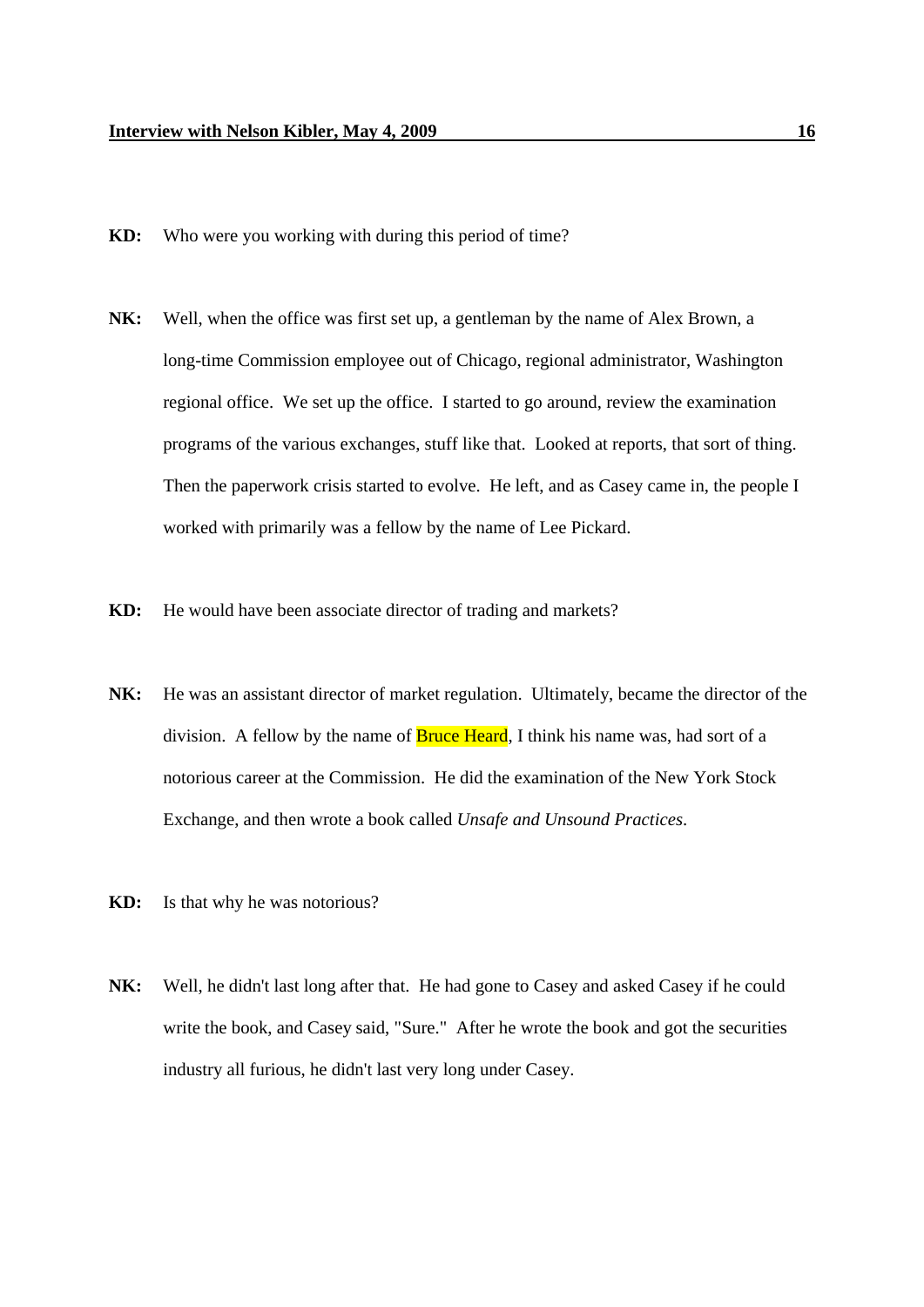- **KD:** Casey ended up not liking the book being out there, I guess.
- **NK:** Originally supported it, but when it got so much heat, he told Heard to leave, so Heard left. It's called *Unsafe and Unsound Practices of Broker Dealers*.
- **KD:** I've got to get a copy of that.
- **NK:** It's probably not in print anymore. I think I've got it somewhere.
- **KD:** New York Stock Exchange had a lot of leverage at that point, I guess, over the Commission.
- **NK:** They lost a lot. During that period, they lost tremendous leverage, and they lost a lot of authority because of the crisis. Whereas before, the Commission left them alone; after that, they couldn't do anything without the Commission's oversight. Lost a tremendous leverage. So what came out of that was the focus report, the Uniform Reporting System for all broker dealers, the Uniform Net Capital Rule, the Customer Protection Rule, Rule 15c3-3. We got involved in the accounting profession too, and we asked the auditors to report any material inadequacies of broker dealers, and that was a major fight. They didn't think they should do that, but we adopted the rule, and so now they report as to whether there was any material deficiencies in handling customer funds and securities, or compliance with the capital rules, stuff like that.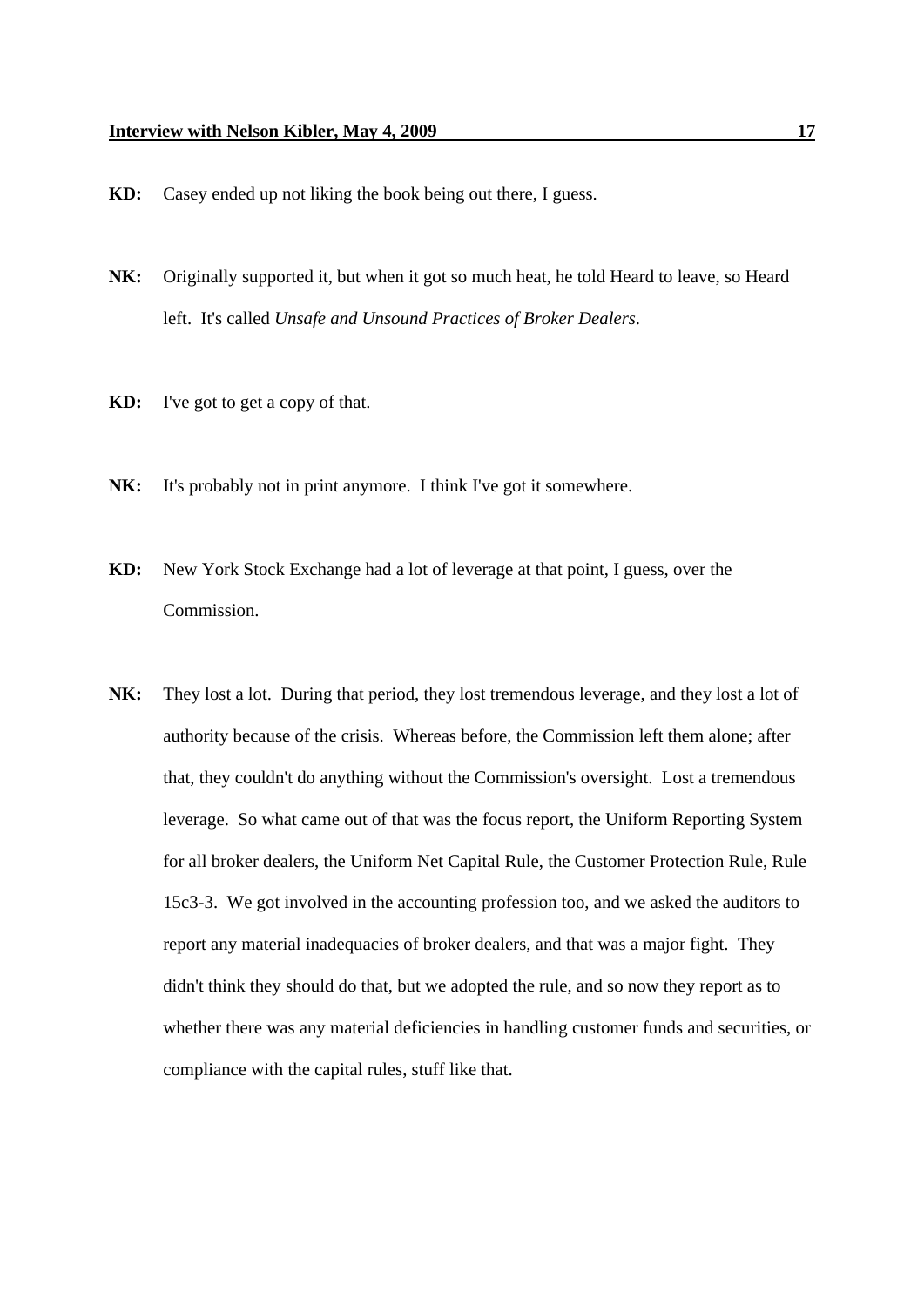- **KD:** Did the Commission see a change after that? Did they start reporting these things?
- **NK:** Yes, they started reporting. We did get reports. I just have to reflect a minute on that. That was a major fight with the accounting profession. They really didn't want to do that.
- **KD:** Why not?
- **NK:** Well, under generally-accepted accounting principles, they were going to report on compliance, whether the financial statements complied with GAAP. This was a special purpose work, and our point, of course, was that the focus report was not a general-purpose financial statement, that it was a special purpose report to report the financial condition to the Commission for regulatory purposes to determine whether performance was in compliance with net capital. So it was not a general-purpose report. It was a special report. If they wanted to do audits of broker dealers, they were going to have to do a special-purpose report.
- **KD:** Did you call that a focus report?
- **NK:** Yeah, FOCUS, Financial Operation Uniform Combined Report. Also, another player at that time was Dan Polaro. Casey brought a group of people with him. Casey had been a major player in the Nixon election campaign, and he brought a number of people with him. Pickard was one, Polaro was one. There were some others, I've forgotten who, but they came to the Commission at that time. There was tremendous tension between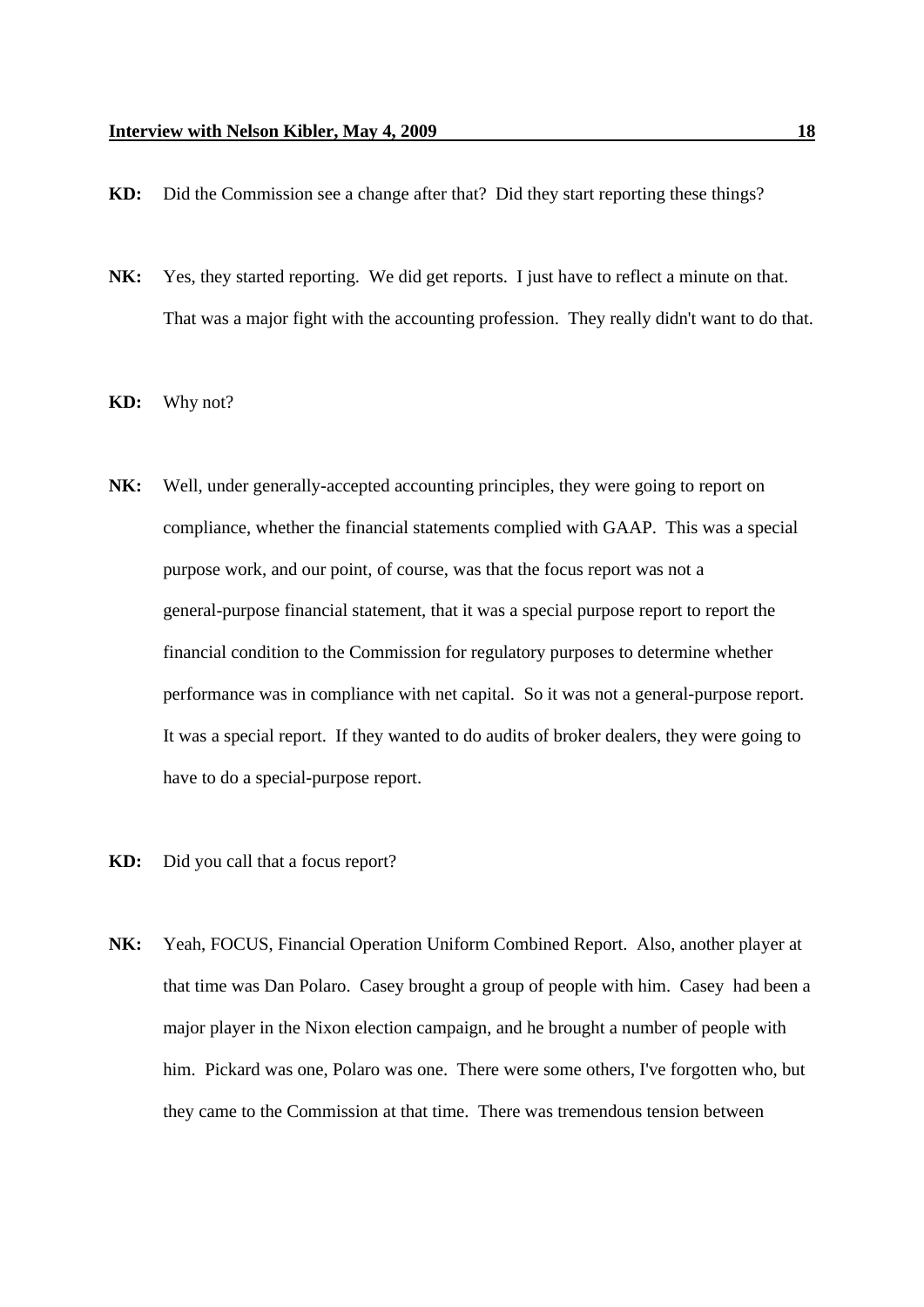enforcement and market regulation at that time over this kind of stuff, tremendous attention.

- **KD:** Did market regulation want to cooperate more?
- **NK:** Well, part of it was personality; part of it was professional, I think. Irv and his group in enforcement didn't trust market reg, didn't trust the new people who were coming in. Didn't trust Casey.
- **KD:** But, of course, Casey's the chairman.
- **NK:** Yes, but there was tremendous tension [laughter]. I was in a very difficult position because I'd worked in trading and markets. I thought he was a wonderful leader, a tremendous leader, someone to work for. Particularly Polaro had been a political operative and was a notoriously difficult person to work with. And there was tremendous distrust between enforcement in our office at that time because of this. People didn't trust Polaro at all in enforcement.
- **KD:** That he wasn't interested really in doing a serious job of regulating?
- **NK:** Well, I don't know about that. Dan was sort of amoral in the sense that you never knew where he stood. He was a difficult person to work for because in his office, he'd divide people up one-on-one. You know, you worked one-on-one with him. Very difficult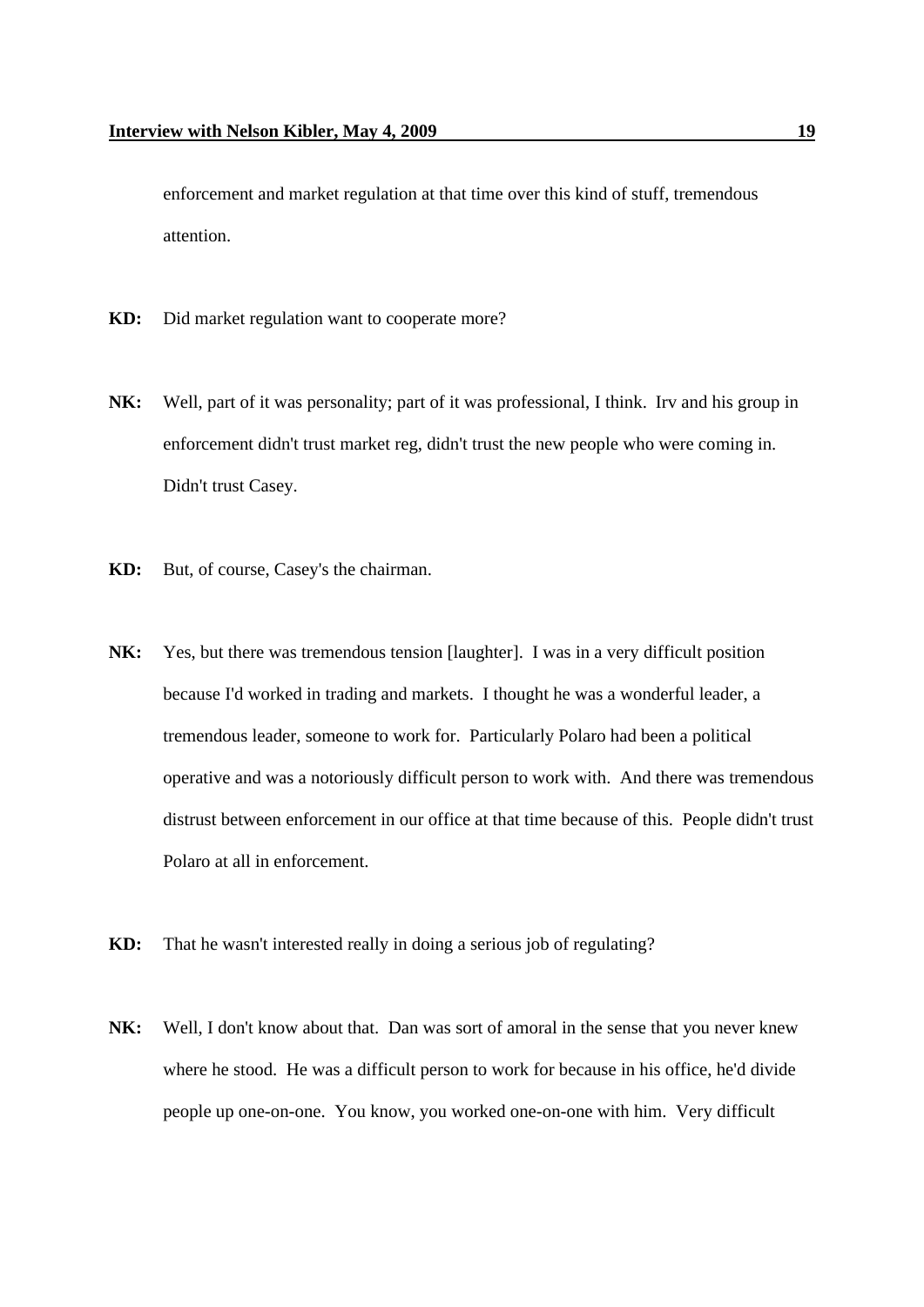time. There was about two years there where it was sort of delicate, trying to moderate between difficult things.

To illustrate the tensions at that time, Pickard was the director of the division, and Polaro was my boss. He was an associate director, I believe. I was an assistant director at the time. It was the time that the Chicago Board Options Exchange was just beginning, and Joe Sullivan, who was president, was coming in and trying to get the exchange organized, and ultimately, the Commission let them do it.

I think Sporkin was then the director of the division of enforcement, and it's not something that he wanted to see. They had a hearing. Shelly Rappaport was the hearing officer. All the Exchange is supported. So they were approved to do it. So we had our office, Polaro, had the responsibility of what are the capital requirements going to be for the floor participants, people on the floor who are going to register, going to do the trading on the floor? The Chicago Board Options Exchange at that time had a number of players who were over on the commodities side. You know, this is a subsidiary of the Board of Trade. And so they had a lot of floor brokers, operators from the Board of Trade who had a seat on the Chicago Board Options Exchange, and they were going to support the traders there—they were going to do the trading.

But no one had any clue as to how to trade options, listed options. So they didn't recruit from the floor of the commodities exchange, they recruited people off the street and basically trained them to be traders on the floor. So these guys came in, and they had no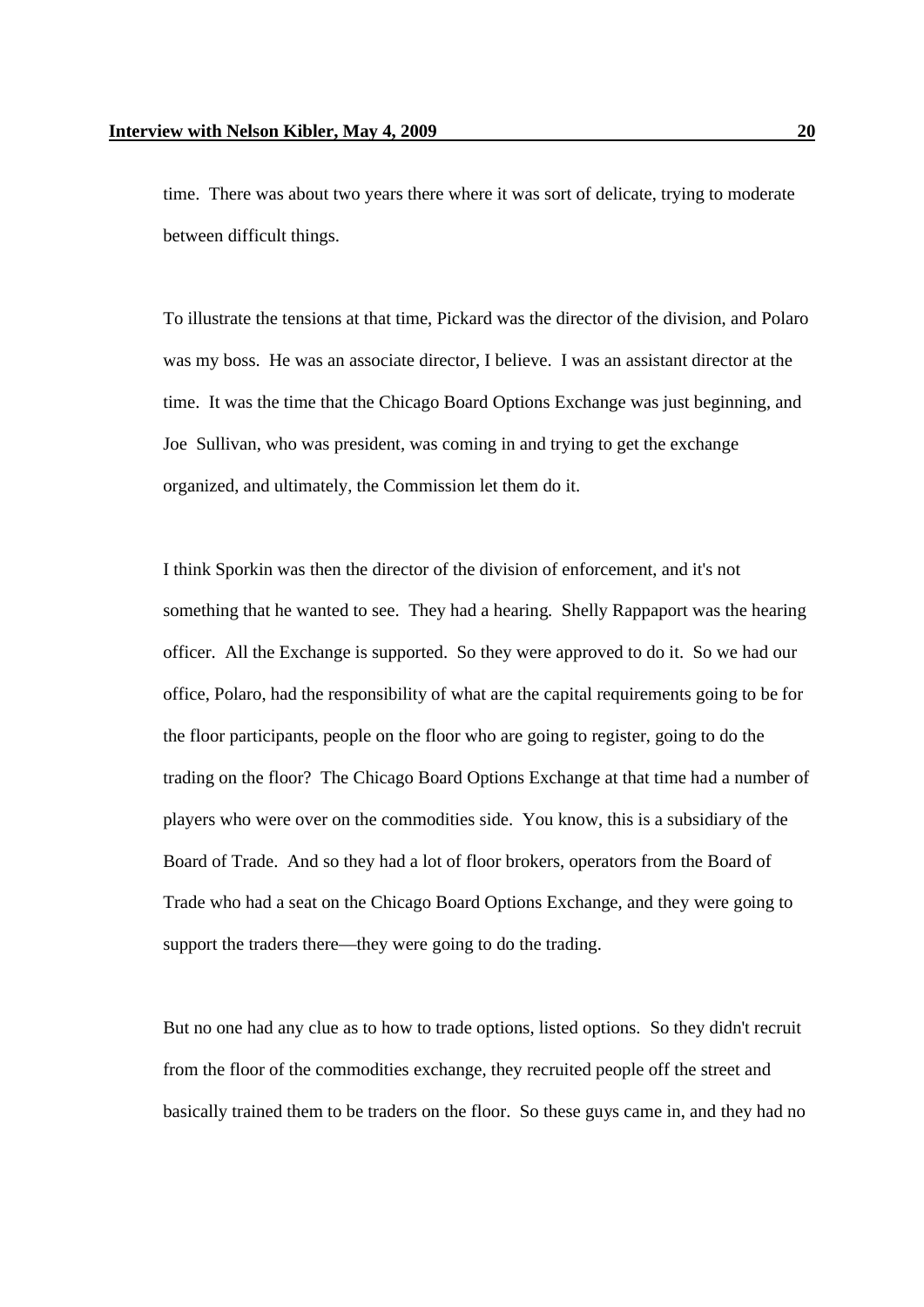capital and no experience, but they would go through a training session and give them money to trade, and explain to them, they'd let them do certain types of trades until they got more experience. They'd give them more money and let them do different types of trades.

So our mission, Polaro and I, was to devise capital requirements for these floor traders and the brokers who hired them, who they were working for. So one time we went out to see Sullivan in Chicago. And, more or less, off the cuff, we're standing on the sidewalk getting in a cab going down and Polaro says, "What are we going to tell them?" And I said, "Well, why don't we say these brokers who are supporting these floor traders, if they're going to support them, why don't they take capital charges for the exposure that these guys have in their capital requirements?"

We sort of set up, off the cuff, a system that the brokers who were carrying these traders would take capital hits based on their positions. This was off the cuff, standing on the sidewalk before we go down to Chicago.

- **KD:** Common sense kind of thing.
- **NK:** So we go down and we talk to Sullivan. "Okay, we'll do that," because he wants to get this thing going. So we come back down to Washington and we propose this scheme, this plan. And we get a lot of support for it, except from enforcement because Stan was looking at the traders on the floor, pimps, hairdressers, taxi cab drivers, and I forgot what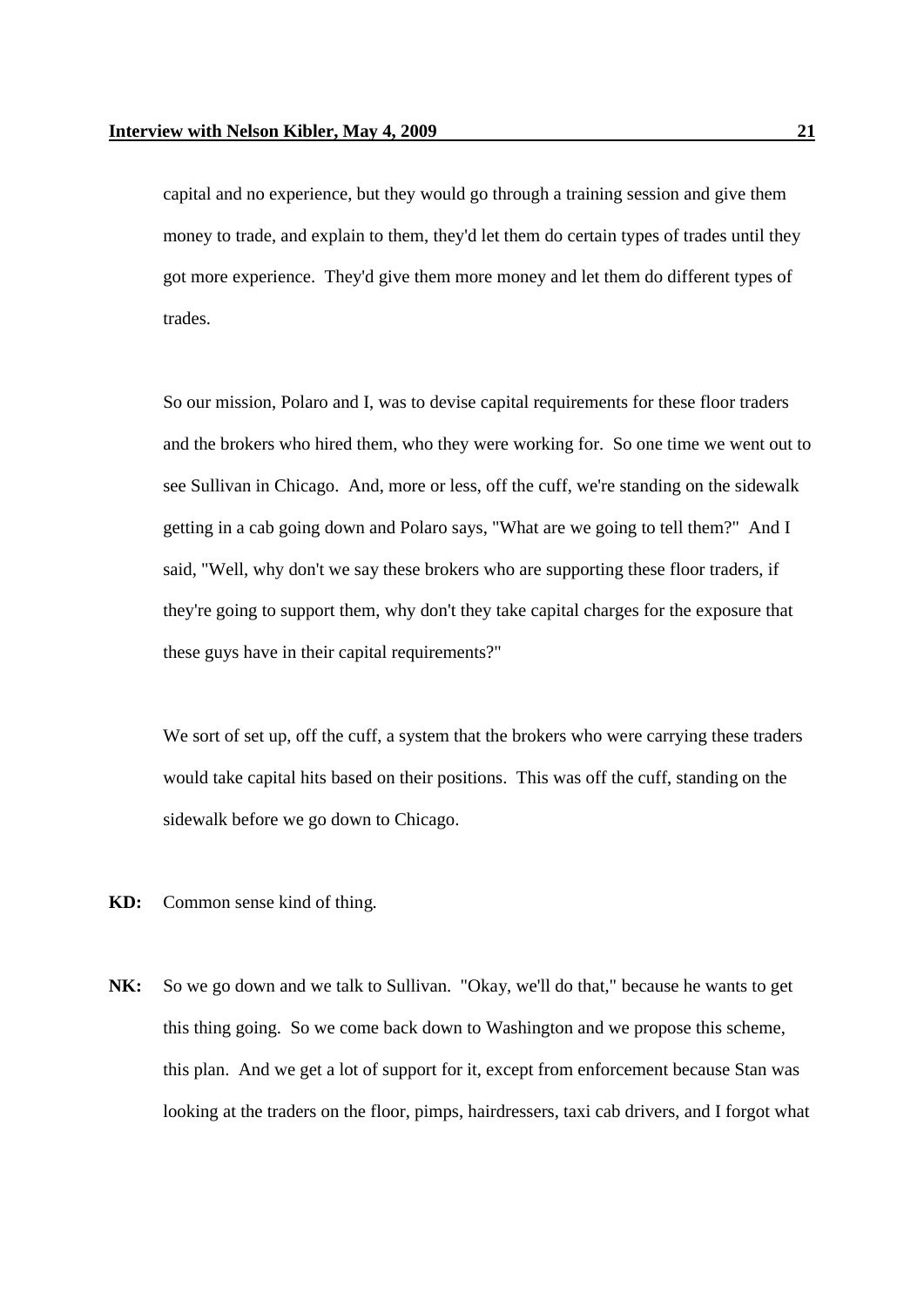other terms he used [laughter], but he was not impressed with it, and at least in my understanding at the time, he was not very happy with options trading. So we go to a Commission meeting where this is going to be discussed.

We've got a proposal, we're going to do it. And Pickard was there. Tony Snodgrass, who was chief counsel for the division at that time, Polaro and I. And, of course, Stan is over here on the other side with the Chicago Regional Office sort of people. And they oppose this on the basis that they would be extending unsecured credit, which is illegal under Reg T. So there is a verbal debate—I'll put it mildly—before the Commission over this. At one point, Snodgrass says to Sporkin, "If you want to know what the rule says, why don't you ask the guy who put pen to paper? Tell him, Nelson." [Laughter].

**KD:** Did you tell him?

**NK:** I said, "Mea Culpa." [Laughter]. Anyway, we went through it, and the Commission disapproved it, and all hell broke loose. All the exchanges who were going to do this asked for a meeting with the Commission. Actually, Irv Pollack was still director of the division at that time. Sporkin was the chief guy on this, but he was still the director. So the exchanges all came in with their counsel, and they had a meeting before the Commission to discuss this. And then they had their say, and the Commission sent them out of the room, and then we had a further discussion, and ultimately, the Commission approved it.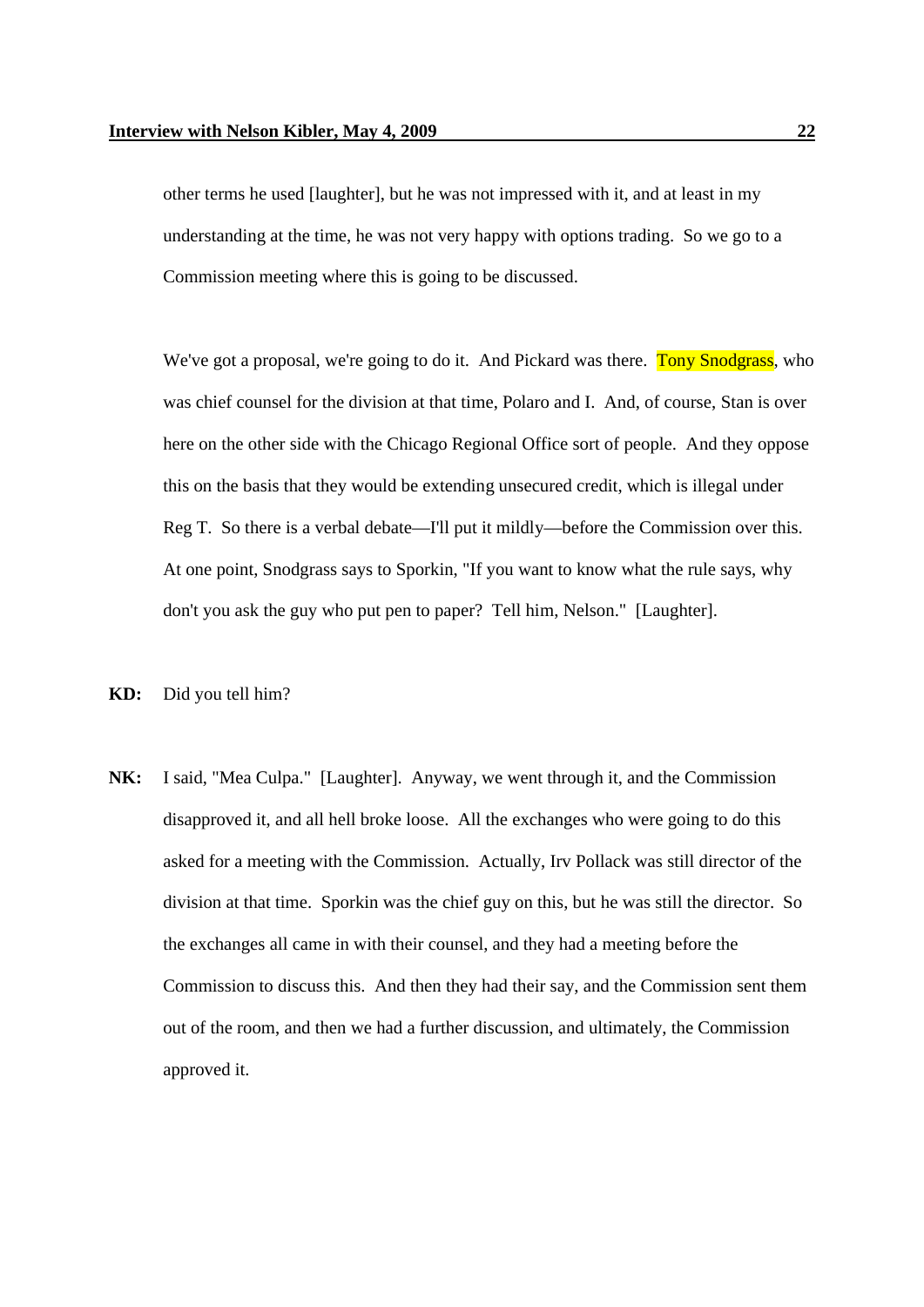- **KD:** Was the idea that instead of the broker dealers, that the traders themselves should've had the capital?
- **NK:** No. I think Stan's objection was an objection to the whole principle. The concept is still there. It still works. I mean, it's worked fine over the years. It stood the test of time.
- **KD:** It seems like you spent a lot of time working out net capital rules in various places and areas. The first one was just for broker dealers in general after the back office crisis, right?
- **NK:** Well, after the crisis, I became assistant director. Polaro moved on. Lee moved on, Pickard moved on. The new director, I think, was Scarf, Doug Scarf, as I recall. His general counsel was still Snodgrass. No, I think Snodgrass left. I've forgotten who his general counsel was. The next crisis when I was with Doug was the silver crisis with the silver crisis with the Hunts.
- **KD:** Oh, in the late 70s, early 1980s, something like that?
- **NK:** Let's see. The paperwork crisis was the first issue. That was dramatic. The second issue was there was a credit crunch in the securities industry. They couldn't get funding. Then came the Hunts with the silver. That was interesting too.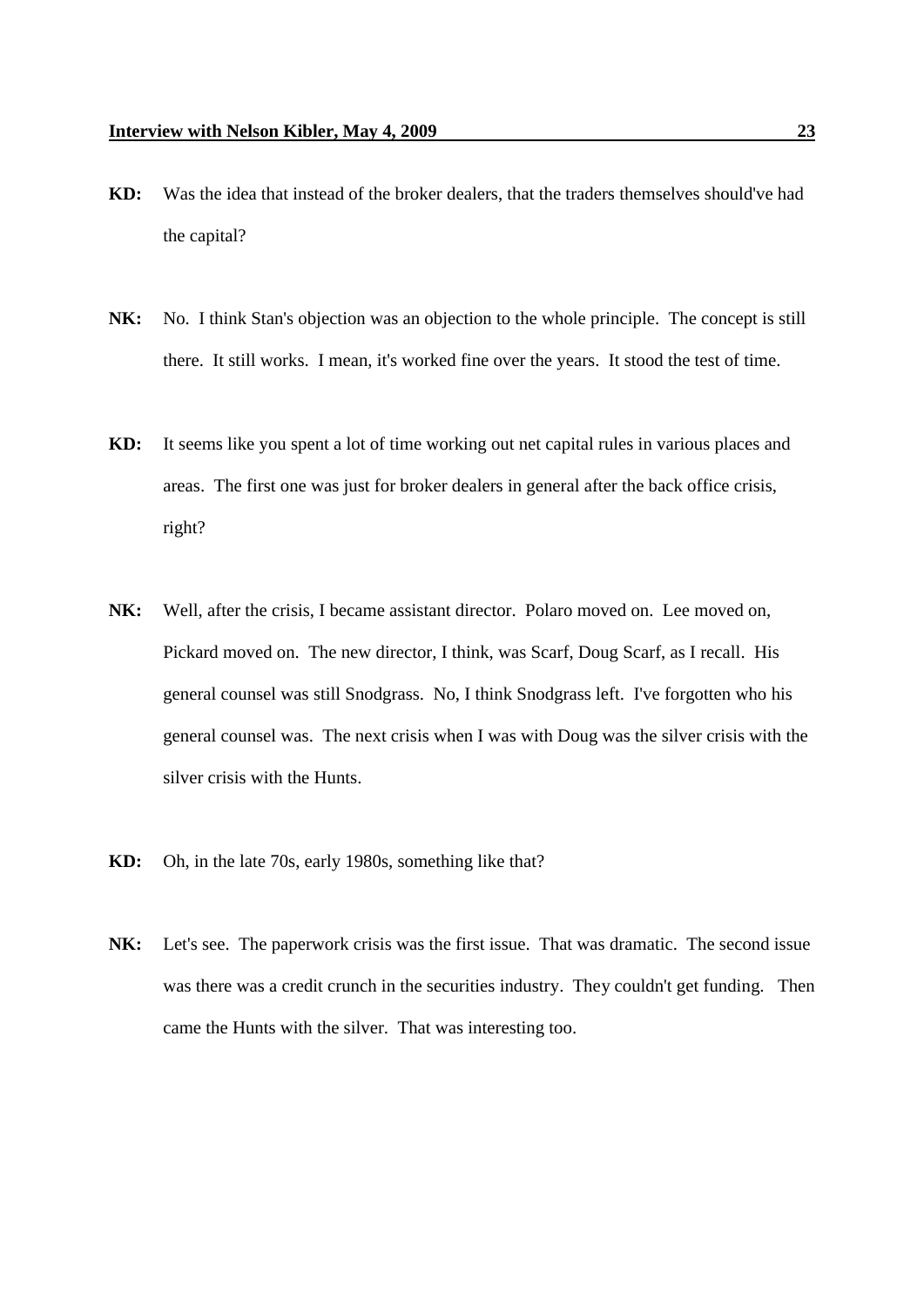- **KD:** Well, go ahead and tell me about that since you brought it up. I know the Hunt thing was around 1980.
- **NK:** The Hunts cornered the silver market, and it became a national event. At one point, I think the fed, and the treasury, and the SEC, and I don't know who all else had a major meeting over it. I'm getting confused now. I have to sort it out. And then the Commodities Futures Trading Commission was around at that time. They were involved in it as well. Actually, it was Bache, I think, who had the major exposure there. We had to work our way through that crisis, but that went away. I've forgotten exactly how it was resolved, whether the treasury bought it, or whether the market simply went away and evaporated.

There was also a major crisis when they allowed gold to be traded. People own gold, and we went through a whole exercise revising the segregation rules. And then when the first trade took place, nothing ever happened. A non-event [laughter].

- **KD:** I guess that's a good thing.
- NK: I guess that was a good thing.

**KD:** '75, you moved up. You were a broker dealer financial regulatory officer.

**NK:** Yes. Then when Polaro walked, I became assistant director. That's how it worked.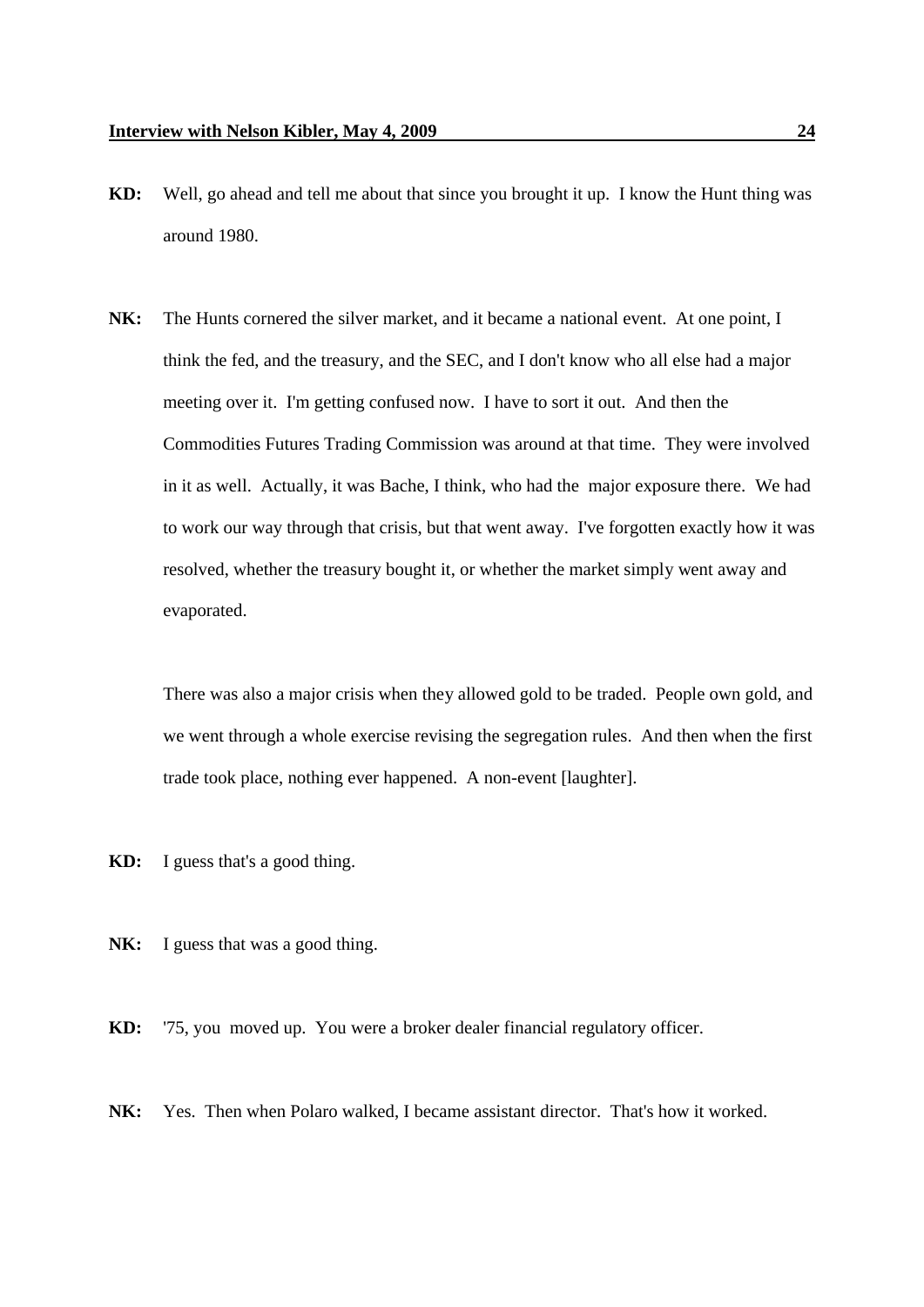**KD:** Assistant director of financial responsibility was the title.

**NK:** Yes. What did that mean?

- **KD:** Yes. Tell me about it, what that title was about.
- **NK:** It was 15c3-3, 15c3-1, the net capital rule, financial reporting, Reg T to the extent the Commission had a role on that, coordination with SIPC in liquidating broker dealers, and coordination of the Commission's examination program, oversight of the exchanges examination program. A lot of fun.
- **KD:** Did the examination program consume a lot of your energy?
- **NK:** Not so much, because the regional offices were very effective. We would have periodic get-togethers, coordination, all that stuff. Actually, Polaro did a very good job at that. He instituted a program of having regular meetings, bringing those people in, getting them before the Commission in a sense because they had been in the back water, and he basically gave them a lot more importance, which was a good thing, and improved their morale and effectiveness tremendously.
- **KD:** So you must've seen a pretty big difference compared to from 1970 to 1975.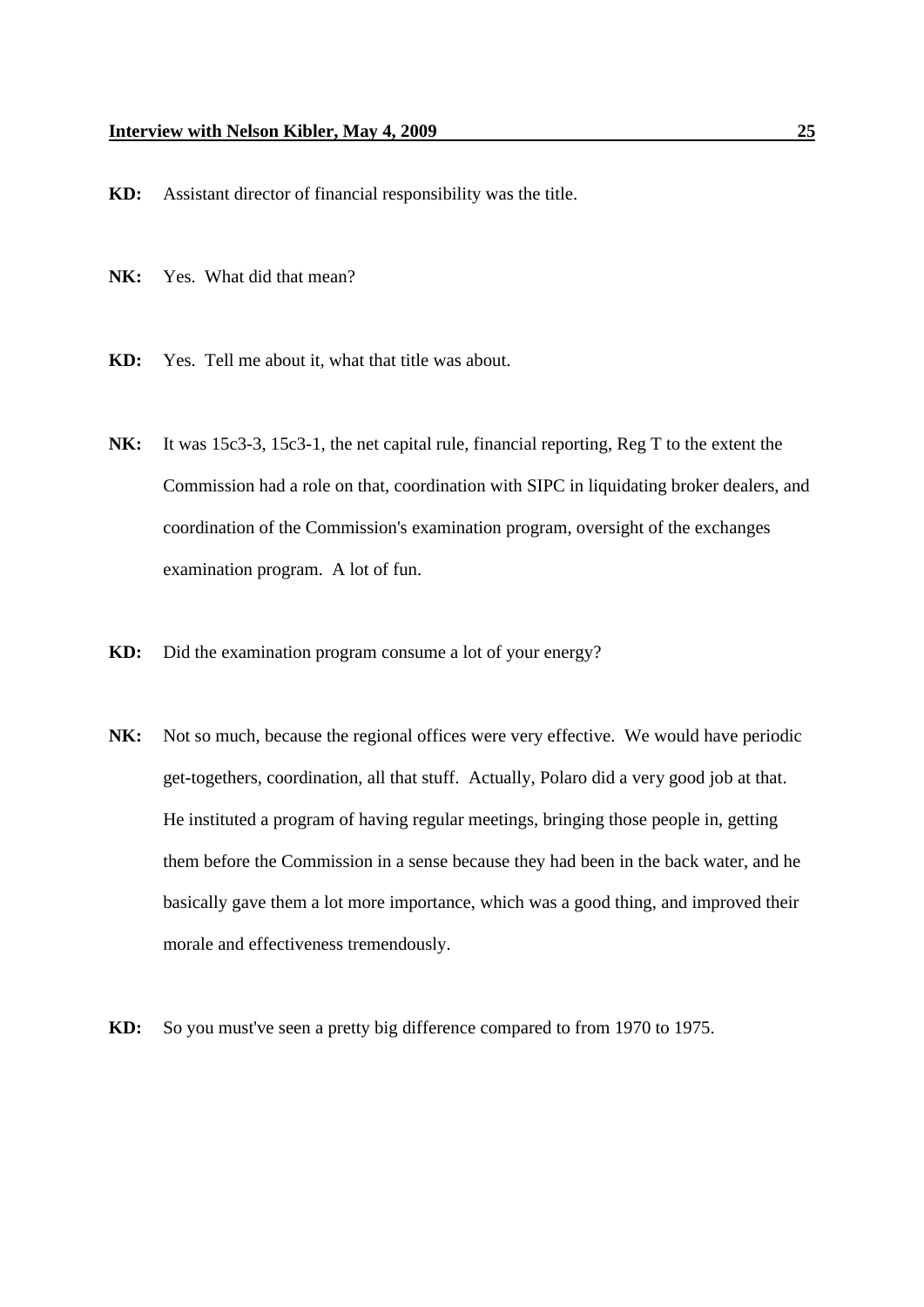- **NK:** Yes. In the 60s, the Commission's examination program was in New York, and it was a one-man show, if you will.
- **KD:** Do you remember who the man was?
- **NK:** I do. I can't remember his name, obviously, now. It was like one or two people, but he was an old-timer and wore spats. I cannot remember his name.
- **KD:** And '75 is the date that I have for the Uniform Net Capital Rule.
- **NK:** That's about right.
- **KD:** And this is about the time, a lot's happening in '75.
- **NK:** Oh, yes.
- **KD:** With congressional legislation that revises the whole Act entirely.
- **NK:** Well, there were changes to the Act, that's true.
- **KD:** I'm wondering about the Uniform Net Capital Rule. Did that have any relationship to all these other changes that were going on at that time?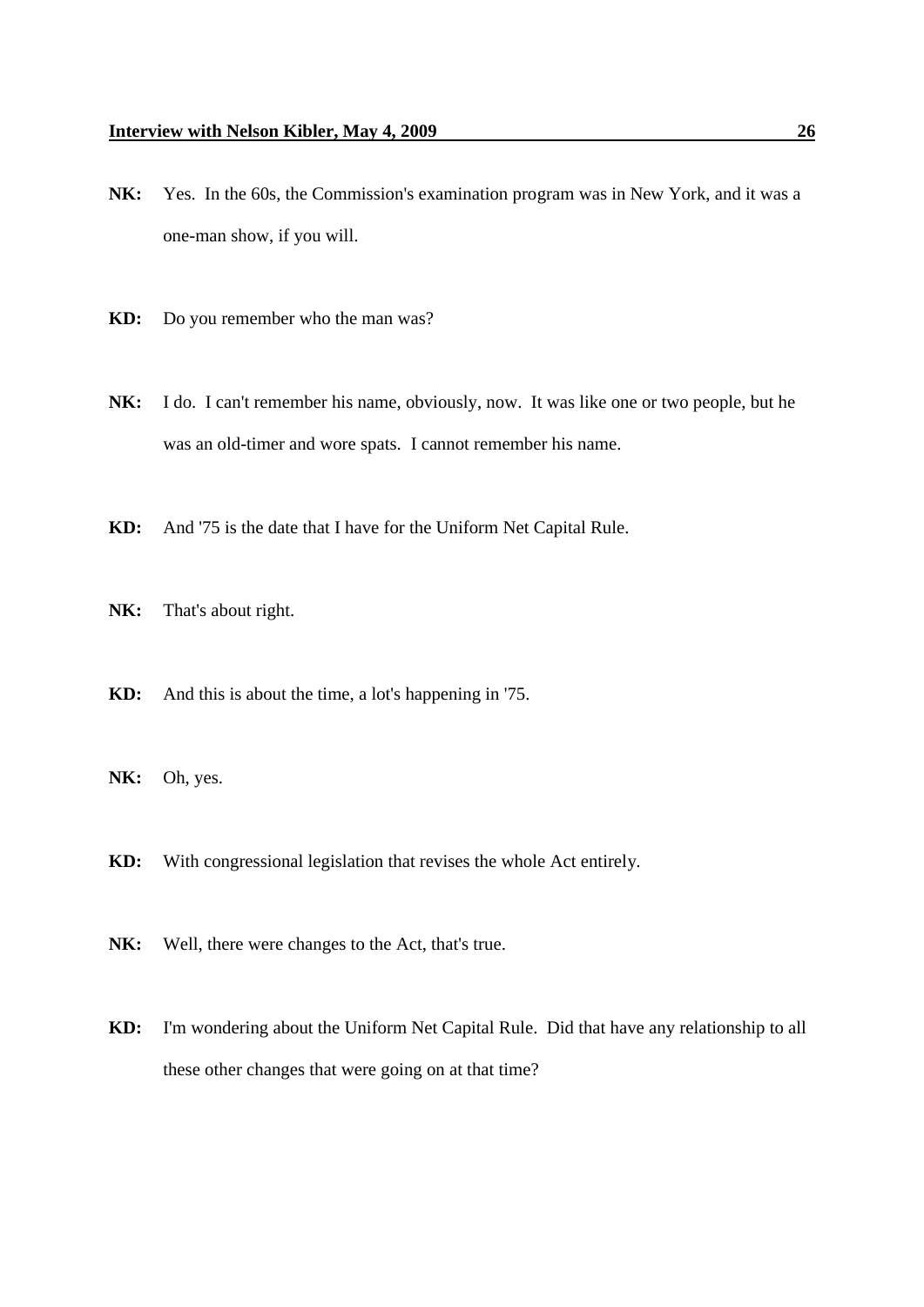- **NK:** As we said a little earlier, this was a seminal time for broker dealer regulation. I mean, everything changed at that point in time. Everything from capital compliance, handling customer funds and securities, to audits, to reporting. And SIPC became a factor. Everything changed at that time. The whole regulatory scheme changed.
- **KD:** Did the '75 Act—
- **NK:** I've forgotten exactly what happened with the Act. I've forgotten how that affected us. That may have given us some authority that we didn't have before, but I have honestly forgotten what that was.
- **KD:** There was a study, '76, '77, a deliberate study on net capital for options markets. Is that the time period you were talking about before?
- **NK:** Yes. Well, I've forgotten. That could have been. No. That was different. We're getting into the time now when Black-Scholes became important. Black-Scholes provided a trading model for people who were, particularly on the floor, for them to price options and trade them. And a lot of different strategies started to evolve. Straddles, hedges, all kinds of things. Being able to put together risk-limiting strategies and things like that. And we didn't have anything that could deal with it, so it was a major task to try to put together. Try to: one, understand the strategies; and two, to put together a capital program for it that's scheduled. That's one of the appendixes to the Net Capital Rule. I think it's B or C.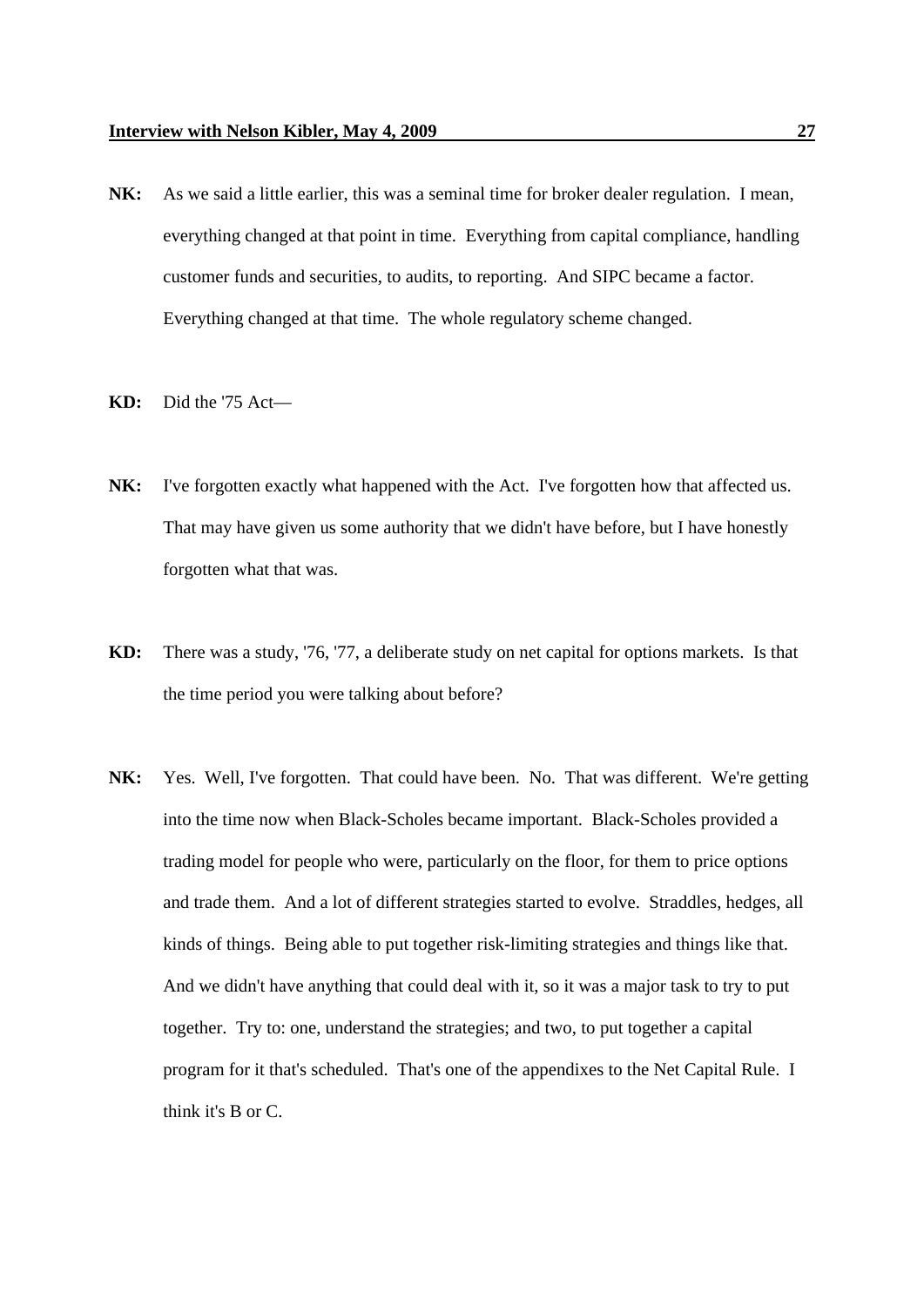- **KD:** Did you go to Chicago and camp out, and watch what people were doing? How did you do this?
- **NK:** [Laughter]. I remember going to Chicago one time, and one of the members of the Chicago Board Options Exchange, who was a major player on the floor, he had a broker dealer who had all these traders on the floor. But he was a commodities trader, and he took me over to the Board of Trade. Nice, wonderful mild-mannered guy. He says, "I'm going over here. You stand here." I was in the pit on the side. He said, "You stand here, keep your hands in your pockets." So the bell opened, and this mild-mannered man went crazy. It was just amazing [laughter] to see the transformation that happened to him. I went to another, went to the silver pit, and I thought they were going to call the cops. I thought it was a riot.
- **KD:** So did he tell you to keep your hands in your pockets so you wouldn't buy anything by accident?
- NK: No. I think it's just so I wouldn't be a distraction or anything else.
- **KD:** So you did this study.
- **NK:** Yes, we did the study. Actually, the study, as most Commission studies are done, it's done largely with the cooperation of the brokers involved. And, one, you're at a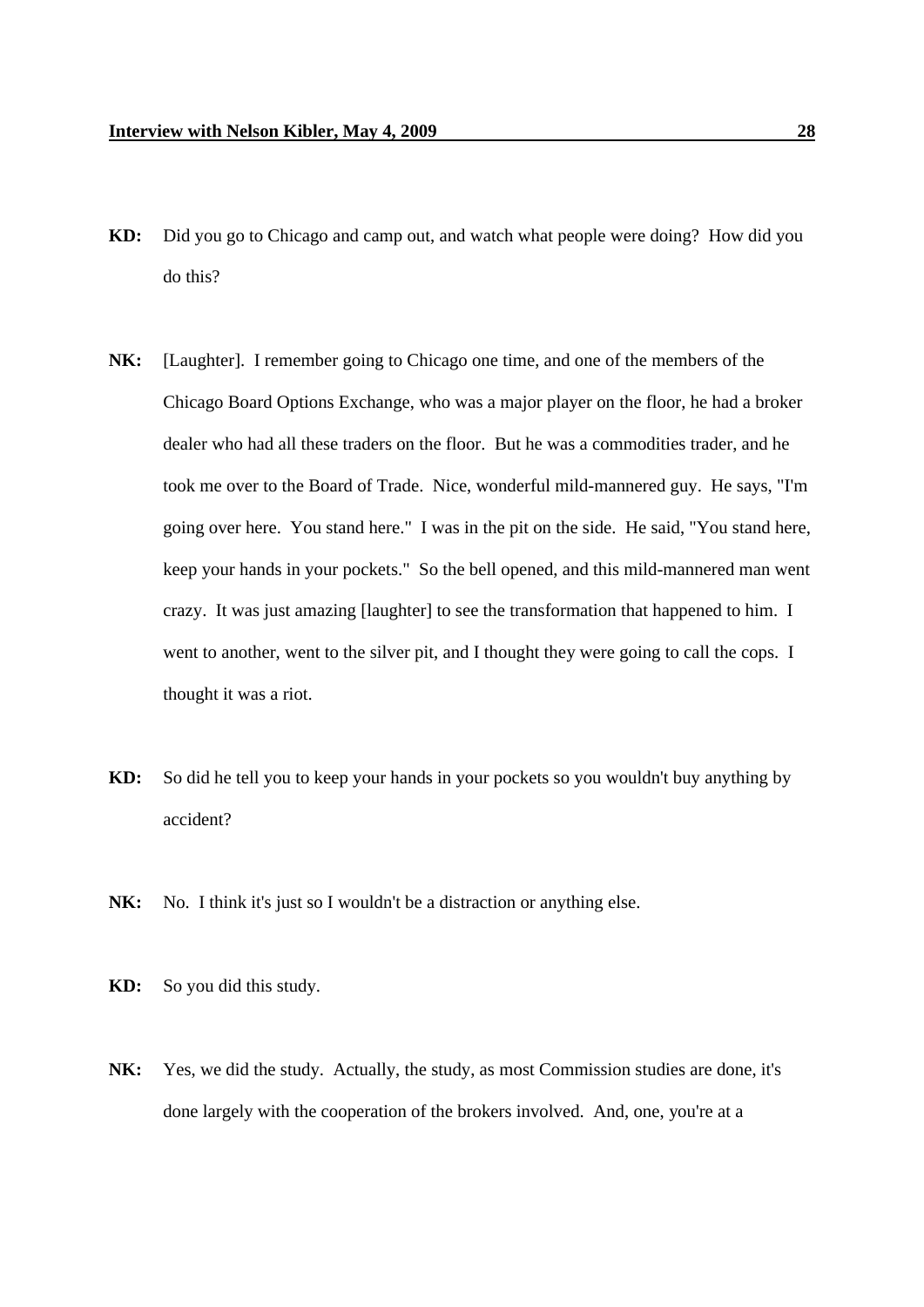tremendous disadvantage because if you don't do this stuff every day, it's very hard to do it, hard to catch up with it, hard to understand it. So you rely upon the experts, the people who are doing this, to put it together, and then you review it and try to understand it and try to make sure that it provides customer protection, the customer protection that would be appropriate.

- **KD:** So and then did a new rule follow that study?
- **NK:** Yes. There was an amendment to the Net Capital Rule. It's one of the appendices. I've forgotten which one it is. It's A, B, C and D, and I've forgotten whether it's A, B, C or D. D is a subordination agreement, A, I think, is consolidation. It's one of those.
- **KD:** You would think that the options traders or the brokers or whatever would—
- **NK:** See, if it was just the floor traders we didn't have a problem because they were covered by the capital that governed the people who employed them. That was not the issue. The issue was where it was being traded by arbitrage guys at broker dealers as part of their broker dealer business. Off the floor, if you will. The Merrill Lynches started to do this stuff, they started to have desks, the major wire houses and so forth.
- **KD:** They sat back and waited for options to become viable?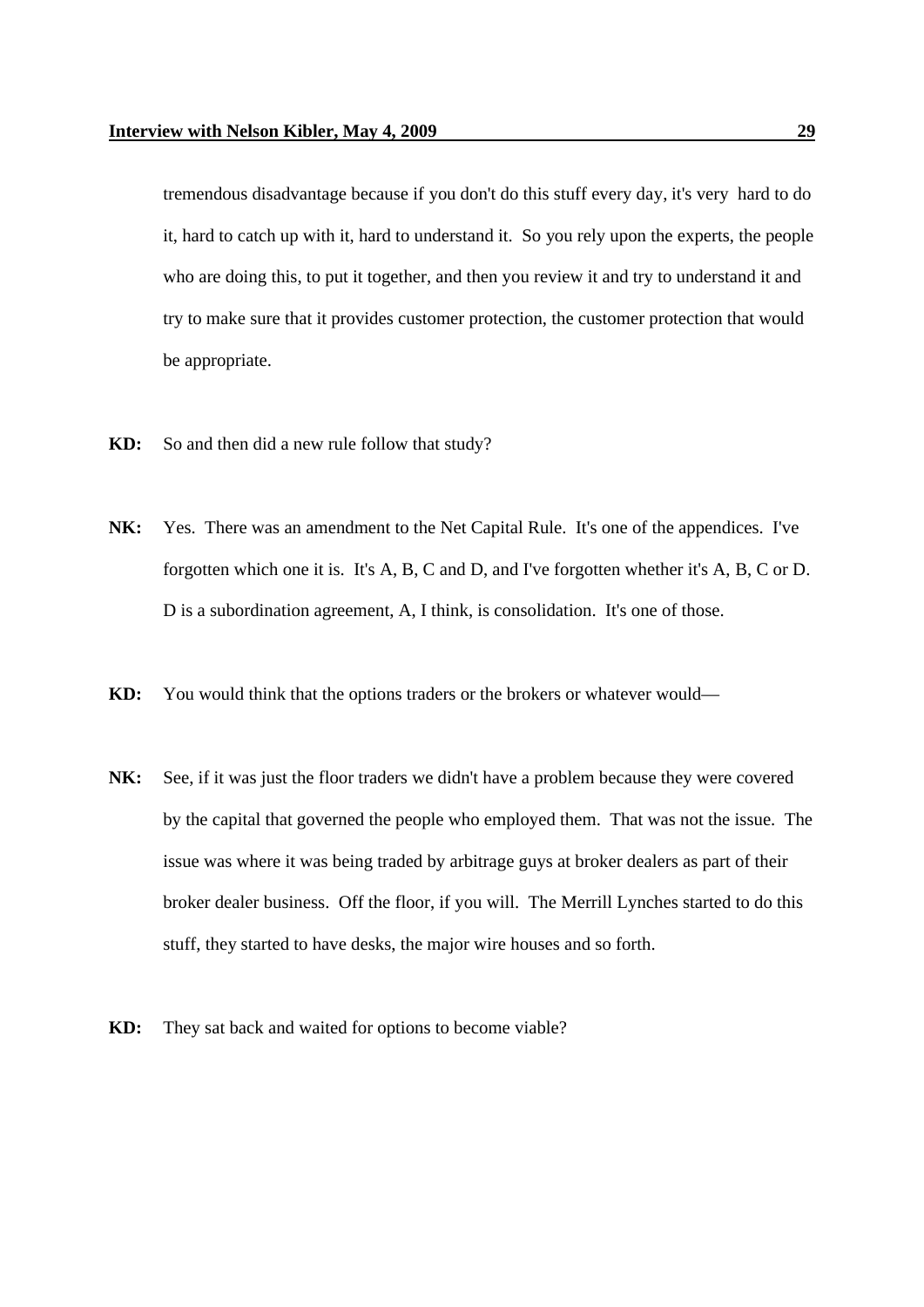- **NK:** Well, once Black-Scholes was adopted, once the professors came forward and had a model for pricing, you had a more rational basis for doing trading.
- **KD:** So then the big guys come in.
- **NK:** Big guys come in. And, of course, the New York Stock Exchange is a major player too and CBOE.
- **KD:** In '82, then, market reg was sort of rearranged again.
- **NK:** Actually, in '82, I'm leaving, I think.
- **KD:** Okay. Yes. I have joint inspections office.
- **NK:** Oh, that's right. That came after I left.
- **KD:** Well, tell me a little bit about the decision to leave.
- **NK:** I expected to be a Commission employee, and I enjoyed it. It was an exciting, interesting and rewarding place to work. I liked the people, I liked the work. It was exciting to be involved in important things and to have an impact, and I enjoyed it. I liked it, so I thought I'd stay. But Touche Ross at that time did not have a broker dealer audit practice,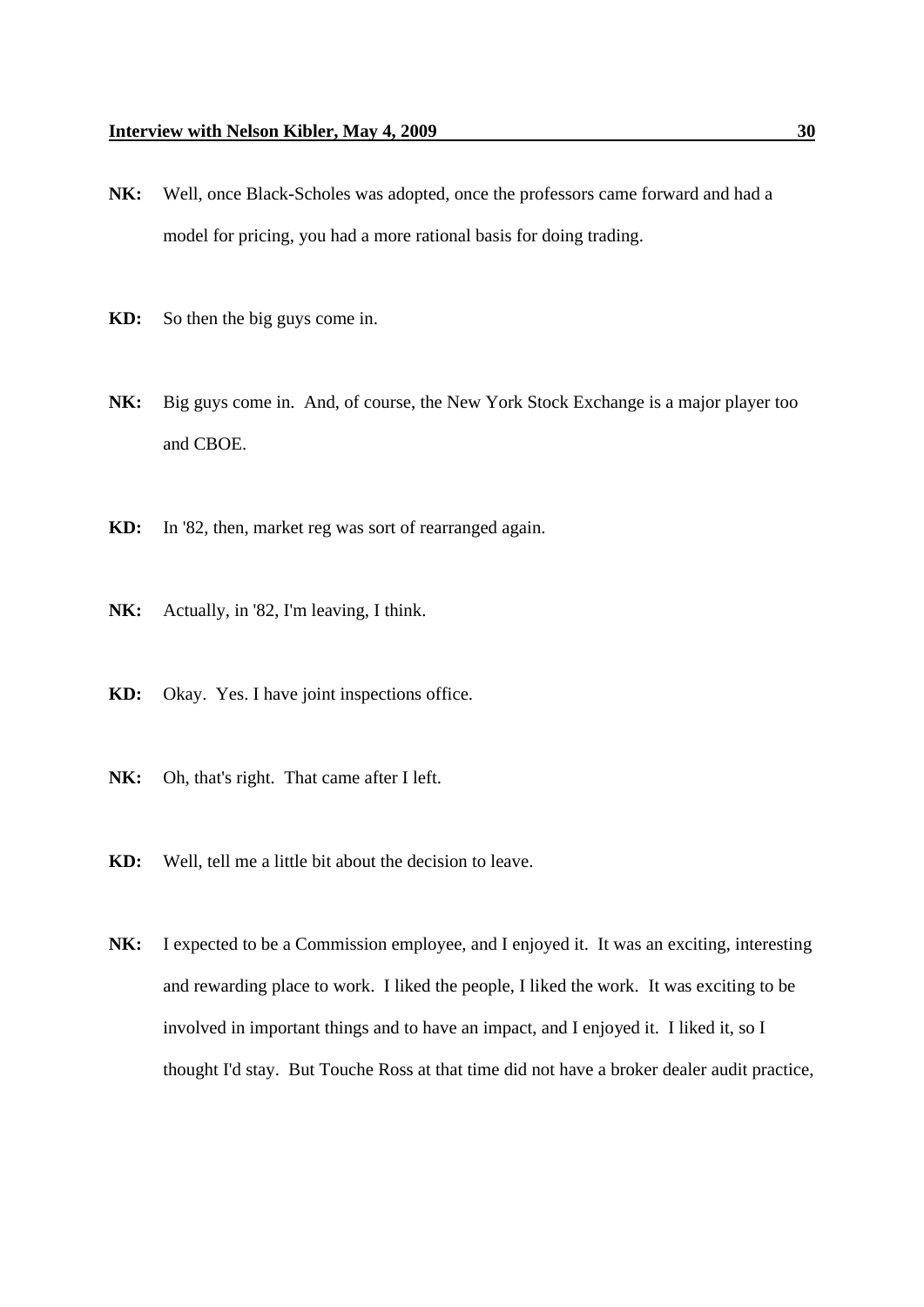but they, through acquisitions to their clients, Prudential and Sears, acquired Dean Witter, and I've forgotten what the firm was. So they now had a practice.

They had decided as a strategy that they were going to focus on the financial services industry and put together, since they had a core business, they were going to try to build a practice around that in the financial services area, banking investment companies, broker dealers. So they started to recruit people to build that practice. They approached me at the Commission as to whether I would come and join, and it was a great opportunity, and I did.

**KD:** This would have also been just about the time that John Shad was coming in.

**NK:** Exactly. Shad had nothing to do with it. I wasn't a big fan of Shad.

**KD:** I guess I wondered if you saw the Commission changing at all.

**NK:** Well, I think the Commission changed more after I left than that. I think it was largely still a collegial—I don't say it's not collegial now, but it was smaller than it is now. And the Commission was able to attract the best kids out of law school. Top of their class, top 5 or 10 percent, they would come work 10 hours a day, 7 days a week, get their so-called graduate degree in securities law, and then go to Sullivan Cromwell, or wherever and work in a high-profile securities practice. It was a great place, because you've got wonderful people there. I don't know that they get the same group of people now. I can't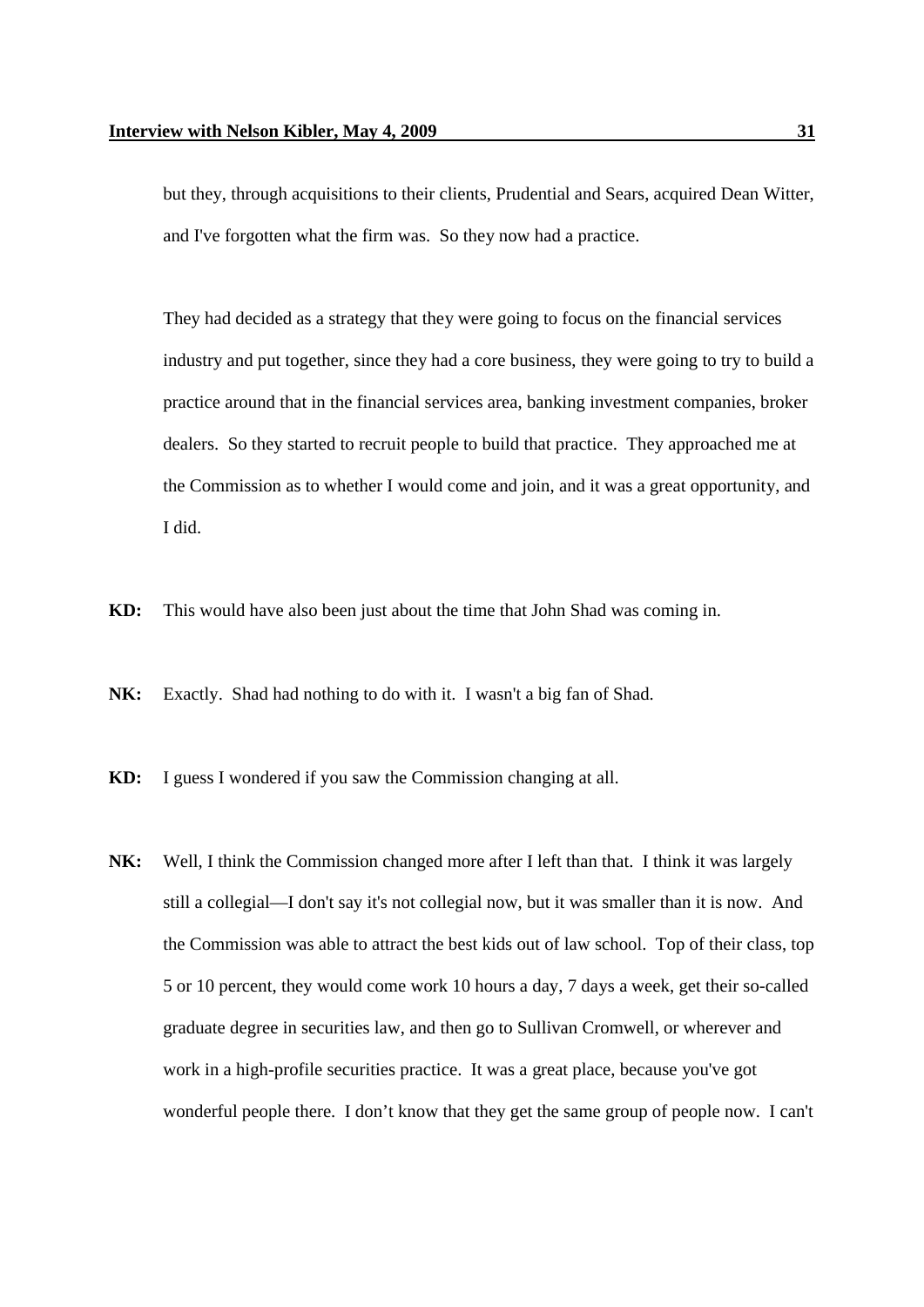tell. But the Commission does seem different now. They've got a union now which was unheard of in those days. I just don't know that you have the same esprit de corps that we had when we were there.

- **KD:** Did you have any involvement in working with municipal securities?
- **NK:** In the board? Very little. That may have happened after I came. The big change was in the industry. When I started with the Commission in the late 60s, the securities industry was not regional. It was largely New York and regional firms, but it was not national. You had partnerships where people had stakes in the business—partners—and that was a major problem in the paperwork crisis. Then later on, Donaldson, Jenrette went public. And now you had public money, and Merrill Lynch went public, and now they are national. Ultimately, whereas Glass Steagall kept them apart, now they're a part of banks. The banks seem to be taking over the industry now.
- **KD:** One other thing that that I thought was interesting from a securities point of view is that you had some kind of role when E.F. Hutton got stuck.
- **NK:** That was after I left the Commission. They were found guilty of a felony, actually several thousand felonies, for using the float of innocent banks without their permission, if you will. And as a result of their pleading guilty of a felony, they were statutorily barred from being a registered broker dealer, being an investment advisor. So the Commission decided, rather than pull their ticket, that they would have someone do an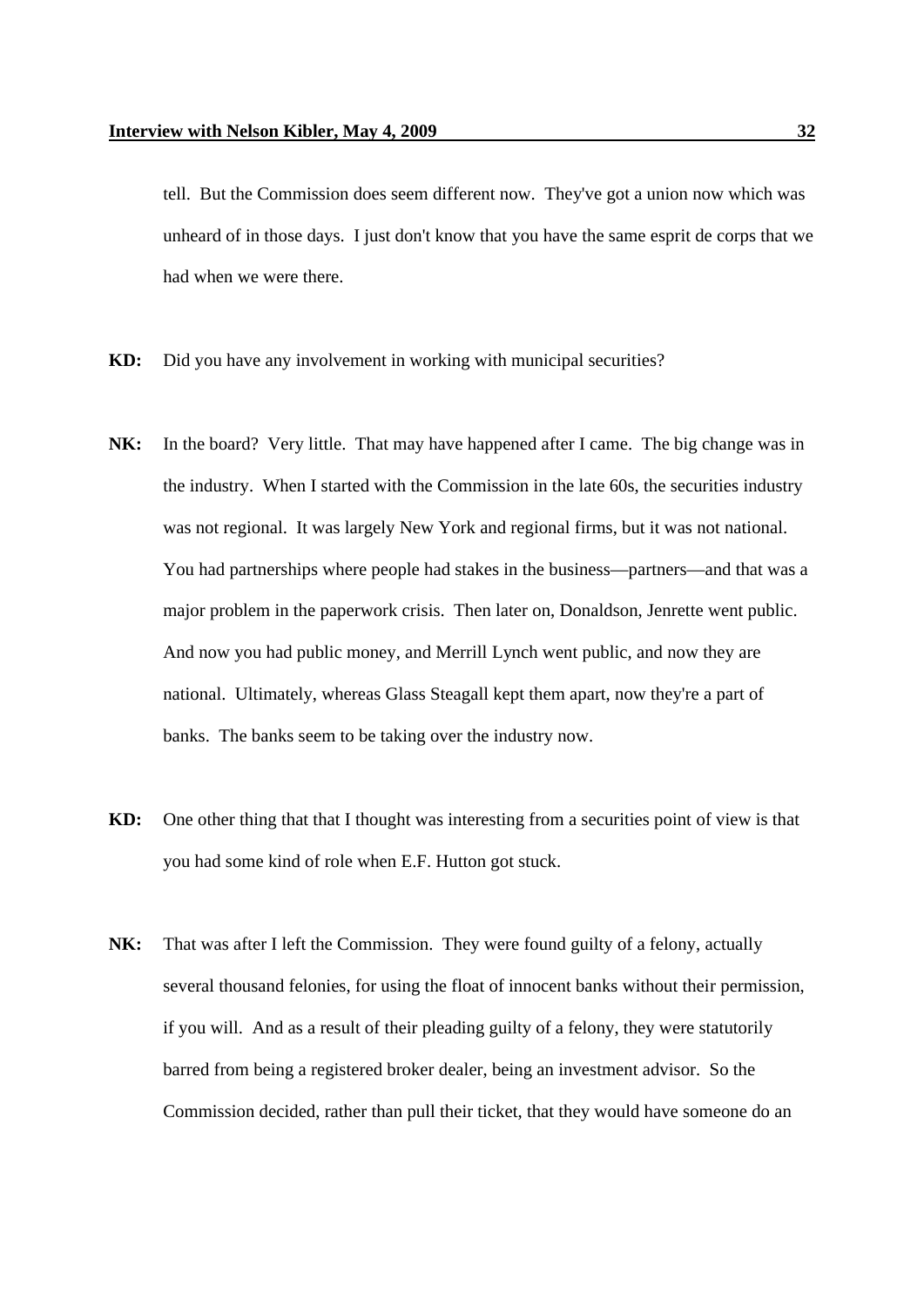examination of them to see whether they were as aggressive using customers' money as they were the banks' monies. And I was appointed as an independent consultant, the first one as a matter of fact, to do a study for the Commission on whether they were complying with 3-3.

- **KD:** You were the first independent consultant that they chose for something like this?
- **NK:** Yes.
- **KD:** What did you find out?
- **NK:** They were not. The report was an important one in the sense that it was terribly expensive for E.F. Hutton. But they were complying with the rules, and it was a real issue. It was a long report. I've got the report someplace. I forgot what I've done with it. But the report was filed with the Commission. It was a long one, basically said what we did and that we didn't find any violation of 3-3.
- **KD:** Now were you working within Touche Ross when you were doing this?
- **NK:** Yes. I'd left the Commission maybe a year or two years. E.F. Hutton approached me to be their independent consultant. They proposed me and the Commission didn't object. The conditions were that I would hire an outside counsel, which was a problem because I couldn't find anybody who didn't have a conflict except for Jim Treadway, who was a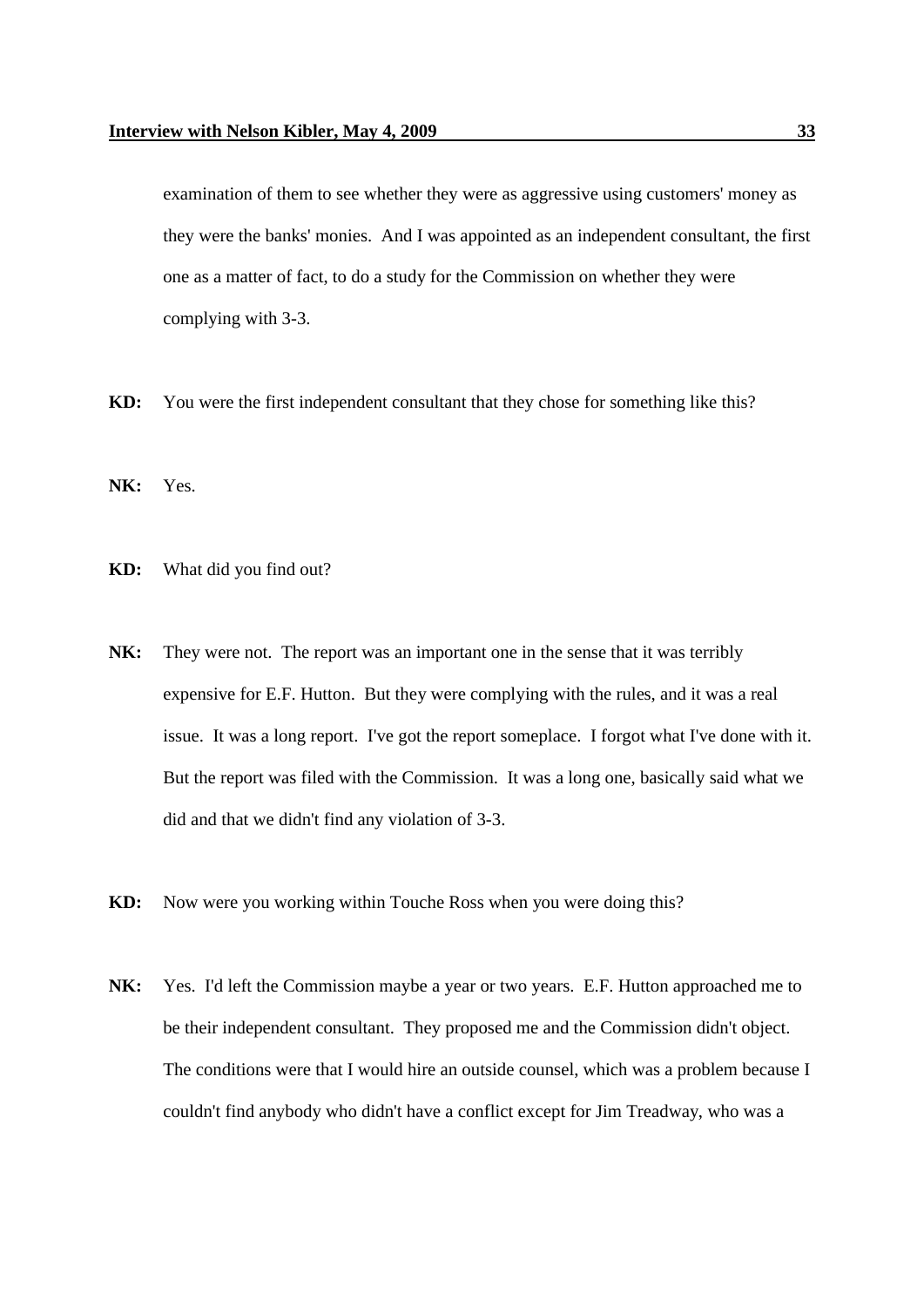former commissioner who had just left the Commission and joined Baker Botts in their brand new Washington office, so I engaged him and Baker Botts to be my counsel.

**KD:** Okay. Now this is something that you've done on other occasions.

- NK: Several times, yes.
- **KD:** Is this pretty much a common practice at this point for you?
- **NK:** Well, at this point, yes. They've had a lot of independent consultants to do reviews with respect to mutual fund sales and stuff like that, a lot of them recently. It's a fairly common practice now. As a matter of fact, right now, I'm an independent distribution consultant. They brought action against a broker dealer for not disclosing that they had taken money from mutual fund groups to distribute to their funds without disclosing to the customers who bought them that they were taking money from the funds, so they had to give back thirty-some odd million dollars, so we're in the process of giving back. I'm the independent consultant giving back \$31 million to a bunch of people.
- **KD:** That must be nice.
- **NK:** It's been four years. It's taken four years to get it done. And the major part of it was getting the plan approved by the Commission. We started to give the money out in December when the market broke, and since sums of money are relatively modest when